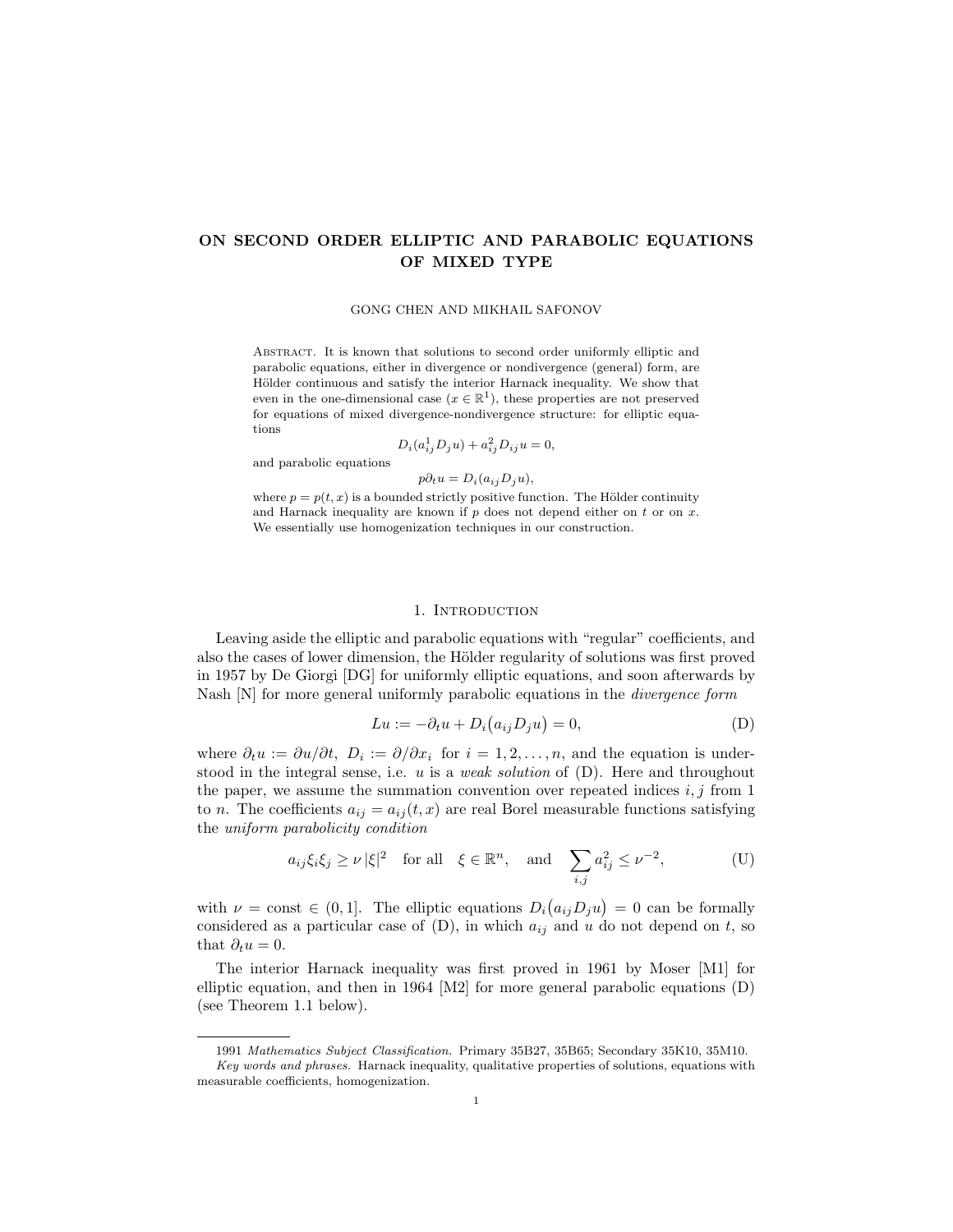The Harnack inequality together with Hölder regularity of solutions to uniformly parabolic equations in the nondivergence form

$$
Lu := -\partial_t u + a_{ij} D_{ij} u = 0 \tag{ND}
$$

was proved much later, at the end of 1970th, by Krylov and Safonov [KS]. See [K, GT, Li, NU] and references therein for further history, generalizations to equations with unbounded lower order terms, and various applications. The method in [KS] is based on some variants of growth lemmas, which were originally introduced by Landis [La].

In its simplest formulation (without involving lower order terms), these results for parabolic case can be summarized as follows. In the elliptic case, one can simply drop the dependence on t:  $a_{ij} = a_{ij}(x)$  and  $u = u(x)$ .

**Theorem 1.1** (Harnack inequality). For  $y \in \mathbb{R}^n$ ,  $Y := (s, y) \in \mathbb{R}^{n+1}$ , and  $r > 0$ , denote

$$
B_r(y) := \{ x \in \mathbb{R}^n : |x - y| < r \}, \qquad C_r(Y) := (s - r^2, s) \times B_r(y). \tag{1.1}
$$

Let u be a non-negative solution of (D) or (ND) in  $C_{2r}(Y)$ . Then

$$
\sup_{C_r(Y_r)} u \le N \cdot \inf_{C_r(Y)} u, \quad \text{where} \quad Y_r := (s - 2r^2, y), \tag{1.2}
$$

and the constant  $N > 1$  depends only on n and  $\nu$  in (U).

**Theorem 1.2** (Oscillation estimate). Let u be a bounded solution (not necessarily non-negative) of (D) or (ND) in  $C_{2r}(Y)$  for some  $Y \in \mathbb{R}^{n+1}$  and  $r > 0$ . Then

 $\operatorname*{osc}_{C_r} u := \sup_{C_r}$  $C_r$  $u - \inf_{C_r} u \leq \theta \cdot \operatorname*{osc}_{C_{2r}} u$  with a constant  $\theta = \theta(n, \nu) \in (0, 1),$  (1.3)

where  $C_r := C_r(Y)$ .

The proof of these theorems, separately in the cases (D) and (ND), is contained in the above mentioned references.

**Corollary 1.3** (Hölder estimate). Let u be a bounded solution of  $(D)$  or  $(ND)$  in a cylinder  $C_r := C_r(Y)$  for some  $Y \in \mathbb{R}^{n+1}$  and  $r > 0$ . Then

$$
\omega_{\rho} := \underset{C_{\rho}}{\mathrm{osc}} u \le \left(\frac{2\rho}{r}\right)^{\alpha} \omega_r \quad \text{for} \quad 0 < \rho \le r,\tag{1.4}
$$

where  $\alpha = \alpha(n, \nu) := -\log_2 \theta > 0$ ,  $\theta \in (0, 1)$  is the constant in (1.3).

*Proof.* Using the estimate (1.3) with  $\rho \in (0, r/2]$  in place of r, we get

$$
\omega_{\rho} \le \theta \omega_{2\rho} \quad \text{for} \quad 0 < 2\rho \le r.
$$

For each  $\rho \in (0, r]$ , there is a unique integer  $k \geq 0$  such that  $2^{-k-1}r < \rho \leq 2^{-k}r$ . Iterating the previous inequality and using monotonicity of  $\omega_{\rho}$ , we get

$$
\omega_{\rho} \le \theta \omega_{2\rho} \le \cdots \le \theta^k \omega_{2^k \rho} \le \theta^k \omega_r.
$$

Finally, taking  $\alpha := -\log_2 \theta > 0$ , we obtain

$$
\theta^k = \left(2^{-k}\right)^{\alpha} \le \left(\frac{2\rho}{r}\right)^{\alpha},
$$

which yields the desired estimate  $(1.4)$ .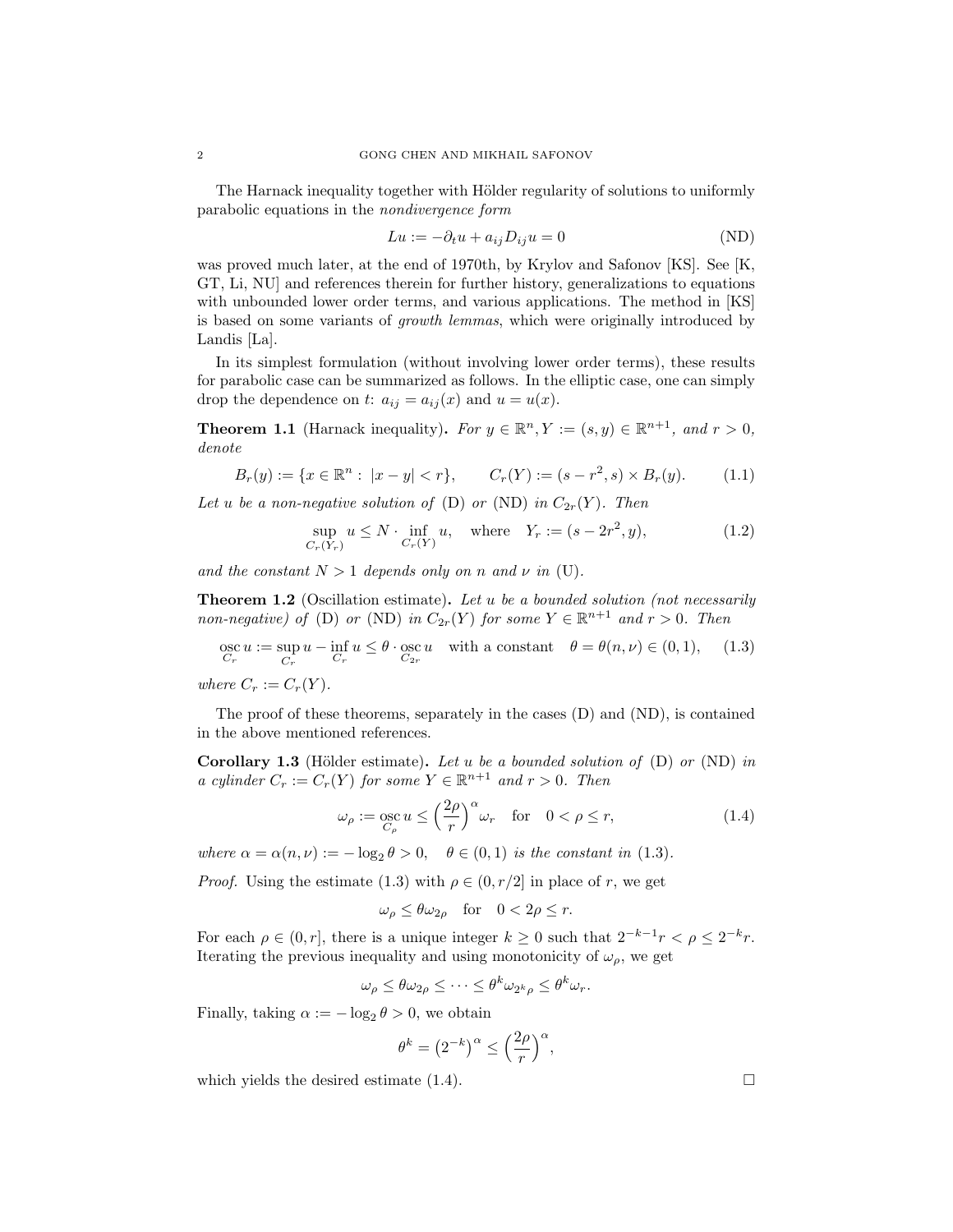More recently, Ferretti and Safonov [FS] tried to develop some "unifying" techniques which would equally applicable to equations in both (D) and (ND) forms. They found out the the growth lemmas can serve as a common ground for the proof of the Harnack inequality and other related facts, though the methods of their proof are completely different in these two cases. A natural question arises, whether or not Theorems 1.1 and 1.2 hold true, with constants independent on the smoothness of the coefficients, for solutions of mixed type elliptic equations of "mixed" type

$$
D_i(a_{ij}^1 D_j u) + a_{ij}^2 D_{ij} u = 0,
$$
\n(1.5)

where matrix functions  $a_{ij}^1$  and  $a_{ij}^2$  satisfy (U). It was shown [FS, Example 1.7] by direst calculation that this is not true even in the one-dimensional case, when (1.5) is reduced to an ordinary differential equation with highly oscillating coefficients.

In Section 2 we discuss this phenomenon from the point of view of homogenization theory. Namely, we use the fact that solutions of differential equations with periodic coefficients can be approximated by solutions of equations with constant coefficients as the period tends to 0. For this purpose, we need to take into consideration periodic solutions to the adjoint equation  $L^*v = 0$ . As a variant of the Fredholm alternative, it is known (see [BJS, Part II, Ch. 3], that in the class of smooth periodic functions, the elliptic equation (possibly of higher order)  $Lu = f$ is solvable if and only if f is orthogonal in  $\mathbb{L}^2$  to any nontrivial solution to  $L^*v = 0$ , i.e.  $(f, v) = 0$ , and moreover, the homogeneous equations  $Lu = 0$  and  $L^*v = 0$  have same number of linearly independent solutions. For elliptic equations of second order,

$$
Lu := a_{ij}D_{ij}u + b_iD_iu = 0,
$$
\n
$$
(1.6)
$$

from the strong maximum principle it follows that any periodic solution must be constant. Moreover, periodic solutions to  $L^*v = 0$  cannot change sign, because otherwise we could choose a positive periodic function f such that  $(f, v) = 0$ . Then we must have a periodic solution to the equation  $Lu = f > 0$ , which is impossible by the strong maximum principle.

In Section 3, we extend the Fredholm alternative to second order parabolic equations in the class of functions which are periodic both in  $t$  and  $x$ . Finally, in Section 4, we show that even for  $x \in \mathbb{R}^1$ , the solutions of the "mixed" parabolic equations

$$
Lu := -p\partial_t u + D_i(a_{ij}D_j u) = 0\tag{1.7}
$$

with  $p = p(t, x) \in [\nu, \nu^{-1}]$  do not satisfy the Harnack inequality (1.2) and Hölder estimate (1.4) with constants independent on the smoothness of coefficients. Note that if  $p = p(t)$  does not depend on x, then one can simply divide both sides of (1.7) by p and replace  $a_{ij}$  by  $a_{ij}/p$ , so that the equation (1.7) is reduced to the standard form (D). It is also known from [PE], see also [FS], that the Harnack inequality and other related facts are true if  $p = p(x)$  does not depend on t. One of the key observations here is that the function

$$
I(t) := \int_{\mathbb{R}^n} p(x) u(t, x) dx
$$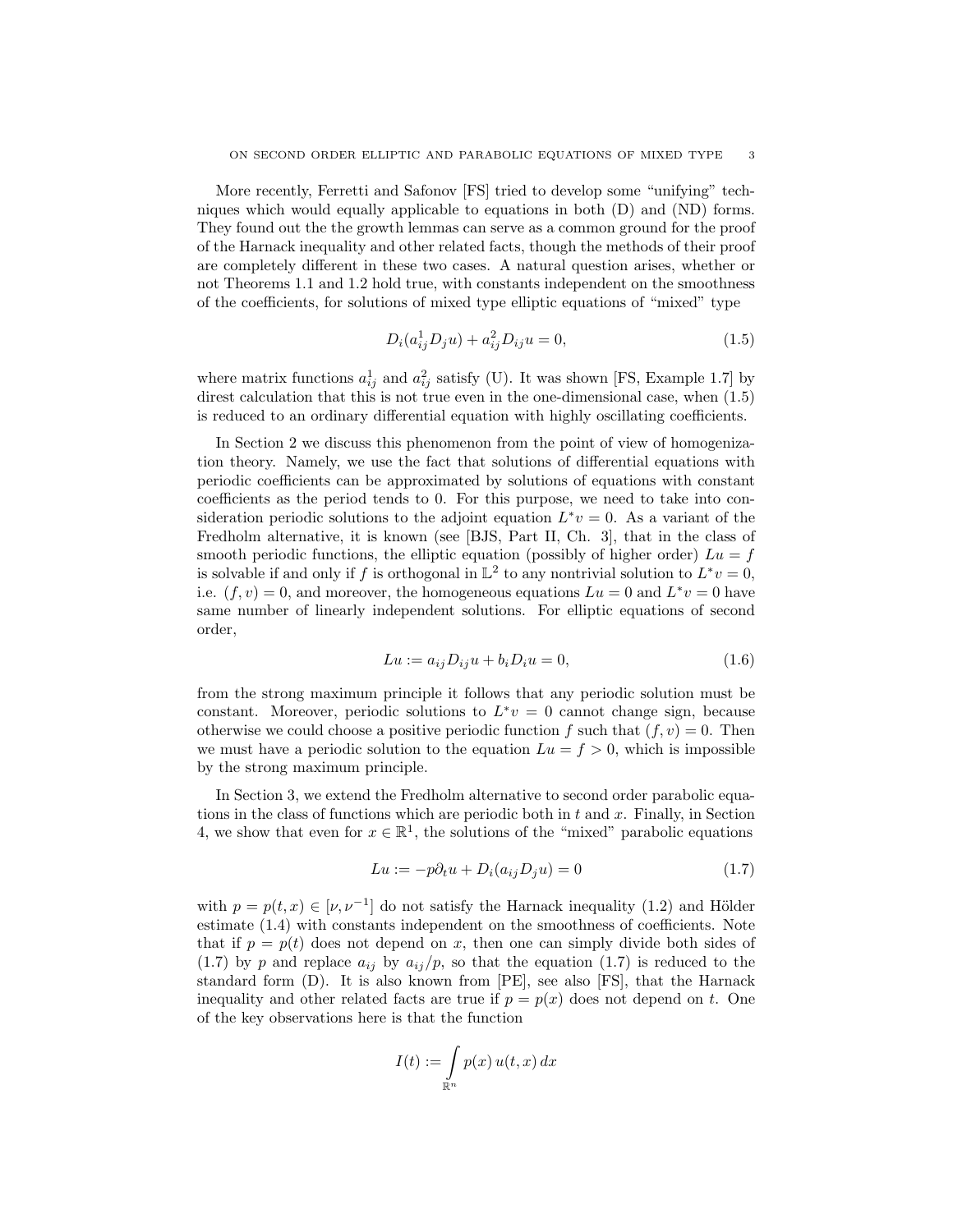under reasonable assumptions (which allow differentiation and application of the divergence theorem) satisfies

$$
I'(t) = \int_{\mathbb{R}^n} p \, \partial_t u \, dx = \int_{\mathbb{R}^n} D_i(a_{ij} D_j u) \, dx = 0,
$$

so that  $I(t) \equiv I(0)$  for  $t \geq 0$ . This argument does not work for  $p = p(t, x)$ .

We essentially use homogenization technique which is an adjustment of some results obtained by M. I. Freidlin [F] in 1964 (see also [BLP]). More recently, it was used in a more difficult setting by N. Nadirashvili [Nd] (see also [S]) for the proof of non-uniqueness of weak solutions to second order elliptic equations  $a_{ij}D_{ij}u = 0$ with measurable coefficients  $a_{ij}$ .

We assume that all the functions  $a_{ij}, b_i, u, v$ , etc., are smooth enough, so that all the derivatives in our formulations and proofs are understood in the classical sense. Our goal is to show that for solutions of the equations  $(1.5)$  and  $(1.7)$ , the Harnack inequality, and in fact even the estimates for the modulus of continuity, are in general impossible with constants independent on the smoothness of coefficients.

## BASIC NOTATIONS:

 $x = (x_1, x_2, \dots, x_n)$  are vectors or points in  $\mathbb{R}^n$ ,  $|x|$  is the length of  $x \in \mathbb{R}^n$ .

The balls  $B_r(y)$  and cylinders  $C_r(Y)$  are defined in (1.1).

In Sections 2 and 4, S stands for the set of all smooth 1-periodic functions.

The notation  $A := B$ , or  $B = A$  means " $A = B$  by definition". Throughout the paper, N (with indices or without) denotes different constants depending only on the prescribed quantities such that  $n, \nu$ , etc. This dependence is indicated in the parentheses:  $N = N(n, \nu, \ldots)$ .

# 2. Elliptic equations of mixed type

In this section,  $\mathbb S$  denotes the set of all smooth 1-periodic functions on  $\mathbb R^1$ . In the one-dimensional case, the Fredholm alternative for elliptic operators  $L$  in  $(1.6)$  is contained in Theorem 2.2 below. Part (II) of this theorem can also be considered as a particular case of Theorem 3.1 in the next section, when there is no dependence on t. We still give a direct elementary proof, because some of its details, such as Corollary 2.4, are used below. We precede it with a simple lemma.

**Lemma 2.1.** (I) For arbitrary continuous functions  $a = a(x) > 0$  and  $b = b(x)$ on  $\mathbb{R}^1$ , the function

$$
u_0(x) := \int_{0}^{x} e^{-F(y)} dy, \text{ where } F(y) := \int_{0}^{y} \frac{b(z)}{a(z)} dz
$$
 (2.1)

satisfies  $Lu_0 := au_0'' + bu_0' = 0; \quad u_0(0) = 0, \quad u_0'(0) = 1.$ 

 $(II)$  In addition to the functions a and b in the previous part  $(I)$ , let a continuous function  $f = f(x)$  on  $\mathbb{R}^1$  be given. Then the function

$$
U(x) := \int_{0}^{x} e^{-F(y)} \int_{0}^{y} \frac{e^{F(z)} f(z)}{a(z)} dz dy,
$$
 (2.2)

satisfies  $LU := aU'' + bU' = f$ ;  $U(0) = U'(0) = 0$ .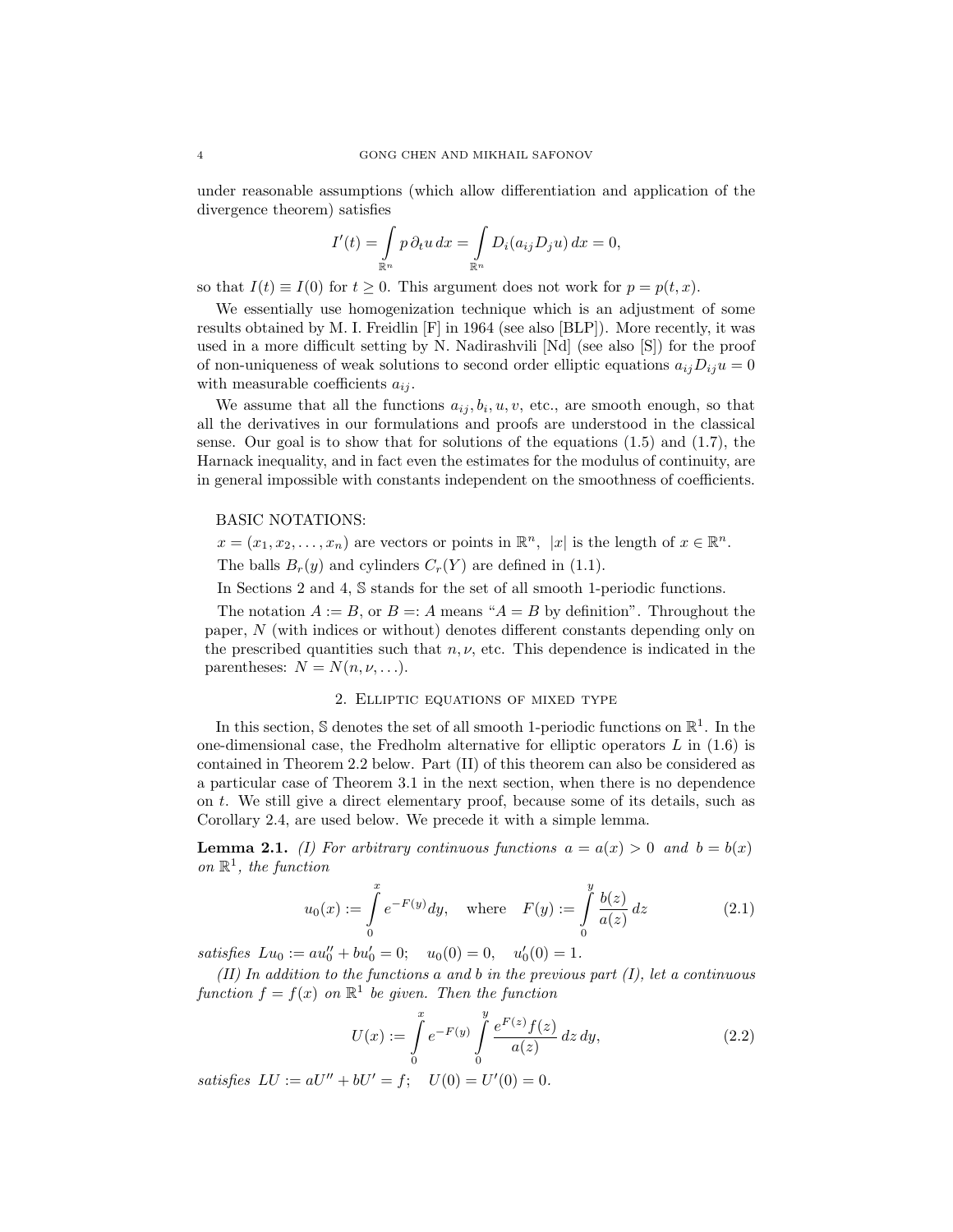Note that the functions  $u_0$  and U in this lemma are not 1-periodic in general.

Theorem 2.2 (Fredholm alternative). Consider the linear differential equation

$$
Lu := au'' + bu' = f \tag{2.3}
$$

with  $a, b, f \in \mathbb{S}$ , where  $a = a(x) > 0$ , and its formally adjoint homogeneous equation

$$
L^*v = (av)'' - (bv)' = 0.
$$
\n(2.4)

We have the following properties.

(I) The equation (2.4) has a nontrivial solution  $v \in \mathbb{S}$  which is unique up to a multiplicative constant. Moreover,  $v(x_0) = 0$  at some point  $x_0$  if and only if  $v \equiv 0$ . The solution is uniquely defined by the normalization condition

$$
\int_{0}^{1} v(x) dx = 1.
$$
\n(2.5)

(II) The equation (2.3) has a solution in  $\mathcal S$  if and only if

$$
f^{0} := (f, v) := \int_{0}^{1} fv \, dx = 0,
$$
\n(2.6)

where  $v \in \mathbb{S}$  satisfies (2.4)–(2.5). The solution is unique up to an additive constant.

Proof. (I) Obviously, the equation (2.4) is equivalent to

$$
(av)' + bv = c = \text{const.}
$$
\n
$$
(2.7)
$$

For a given initial value  $v(0)$  the unique solution to this equation on  $\mathbb{R}^1$  is given by the expression

$$
a(x)v(x) = e^{-F(x)} \left[ a(0)v(0) + c \int_{0}^{x} e^{F(y)} dy \right],
$$
\n(2.8)

where the function F is defined in  $(2.1)$ . There is a unique choice of the constant c which guarantees the equality  $v(1) = v(0)$ . In this case, since a, b, f are 1-periodic, both functions  $v(x)$  and  $v(x+1)$  satisfy (2.7) with the same initial condition at the point  $x = 0$ . By uniqueness for the Cauchy (initial value) problem, we have

$$
v(x+1) \equiv v(x) \quad \text{on} \quad \mathbb{R}^1, \quad \text{i.e.} \quad v \in \mathbb{S}.\tag{2.9}
$$

Moreover, from  $v(0) = v(1) = 0$  it follows  $c = 0$  and  $v \equiv 0$ . By periodicity, same is true with any point  $x_0 \in \mathbb{R}^1$  in place of 0: from  $v(x_0) = v(x_0 + 1) = 0$  it follows  $v \equiv 0$ . In particular, any non-trivial solution v cannot change sign. Finally, multiplying v by an appropriate constant, we get a solution  $v \in \mathbb{S}$  satisfying (2.5).

(II) For an arbitrary smooth function u, integrating by parts, or equivalently, using the identity

$$
w' = vLu - uL^*v = vLu, \quad \text{where} \quad w := u'av - (av)'u + bw,\tag{2.10}
$$

we obtain

$$
(Lu, v) := \int_{0}^{1} vLu \, dx = w(1) - w(0). \tag{2.11}
$$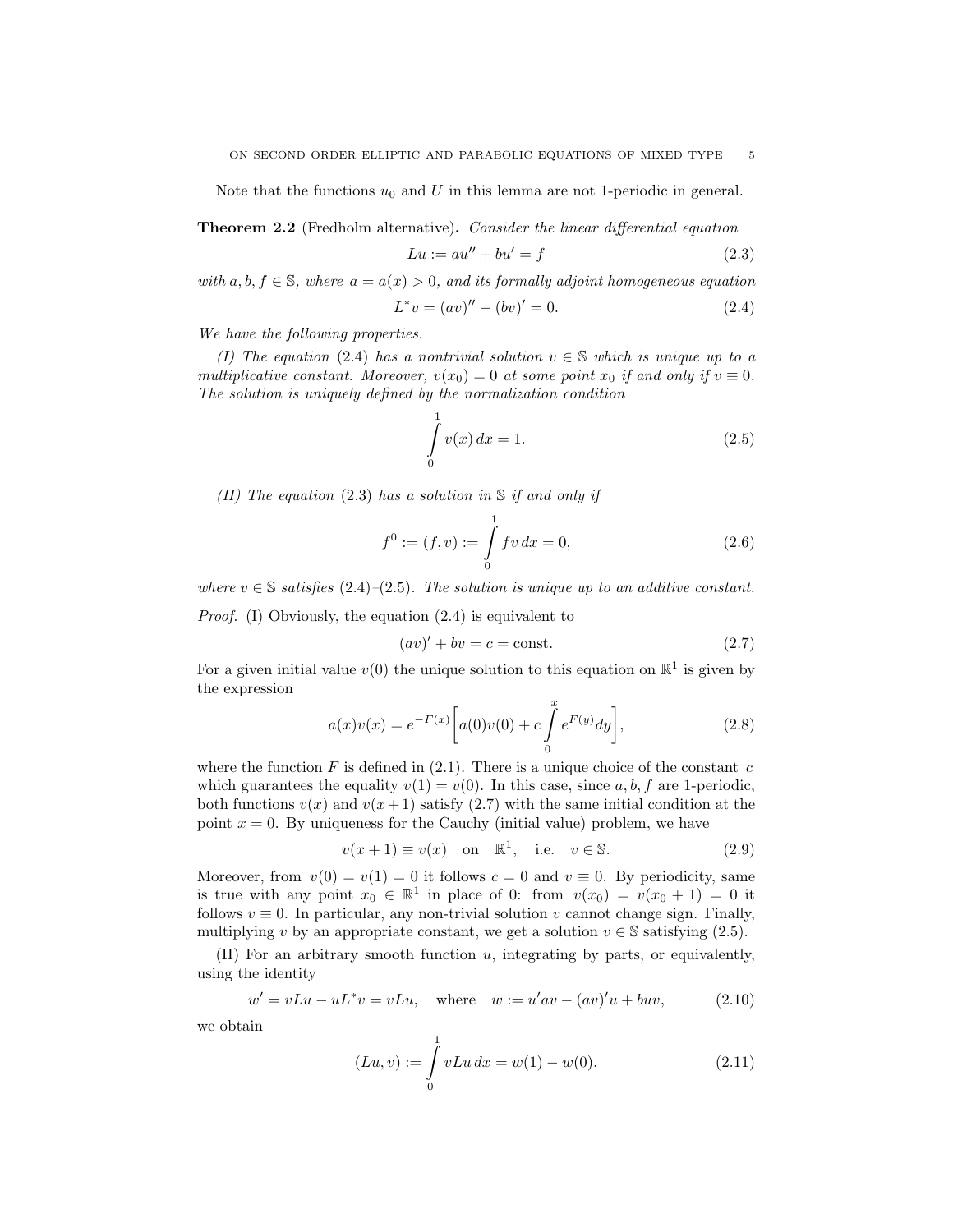Therefore, if  $u \in \mathbb{S}$  satisfies  $Lu = f$ , then by periodicity,  $w(1) = w(0)$ , hence  $(f, v) = (Lu, v) = 0.$ 

Now suppose that  $f \in \mathbb{S}$  satisfies  $(f, v) = 0$ . We take  $u := U + \lambda u_0$ , where  $u_0$ and U are defined in  $(2.1)$ – $(2.2)$ , and a constant  $\lambda$  is chosen in such a way that  $u(1) = 0$ . Then

$$
Lu = f
$$
 and  $u(0) = u(1) = 0$ .

From  $(f, v) = 0$  and  $(2.11)$  it follows  $w(0) = w(1)$ , which in turn implies  $u'(0) =$  $u'(1)$ . Therefore, the functions  $u(x)$  and  $u(x + 1)$  satisfy the equation  $Lu = f$  of second order with same initial conditions for u and u' at the point  $x = 0$ . Similarly to (2.9),

$$
u(x+1) \equiv u(x) \quad \text{on} \quad \mathbb{R}^1, \quad \text{i.e.} \quad u \in \mathbb{S}. \tag{2.12}
$$

The existence of a solution  $u \in \mathbb{S}$  of  $Lu = f$  is proved. The uniqueness up to an additive constant follows from the fact that the difference  $\tilde{u} := u_1 - u_2$  of two solutions of  $Lu = f$  satisfies the homogeneous equation  $L\tilde{u} = 0$ . Since  $\tilde{u}$  is also periodic, by the maximum principle we must have  $\tilde{u} = u_1 - u_2 = \text{const.}$  Theorem is proved.  $\Box$ 

Corollary 2.3. For an arbitrary  $f \in \mathbb{S}$ , there exists a unique, up to an additive constant, solution in S of the equation

$$
Lu = f - f^0
$$
, where  $f^0 := (f, v)$ , (2.13)

and  $v \in \mathbb{S}$  is defined by  $(2.4)$ – $(2.5)$ .

Corollary 2.4. In a special case  $f = b$ ,

$$
b^{0} := (b, v) := \int_{0}^{1} bv \, dx > 0 \quad \text{if and only if} \quad F(1) := \int_{0}^{1} \frac{b(x)}{a(x)} \, dx > 0. \tag{2.14}
$$

*Proof.* Since  $a, b, v \in \mathbb{S}$ , from (2.7) it follows  $b^0 := (b, v) = c$ . In order to guarantee the equality  $v(1) = v(0)$  in (2.8), we must have sign  $c = \text{sign } F(1)$ .

**Theorem 2.5.** Let  $a, b \in \mathbb{S}$ ,  $a = a(x) > 0$ , and

$$
F(1) := \int_{0}^{1} \frac{b(x)}{a(x)} dx > 0.
$$
 (2.15)

For  $\varepsilon > 0$ , denote  $a^{\varepsilon}(x) := a(\varepsilon^{-1}x)$ ,  $b^{\varepsilon}(x) := b(\varepsilon^{-1}x)$ , and let  $u_{\varepsilon}(x)$  be a solution to the Dirichlet problem

$$
L^{\varepsilon}u_{\varepsilon} := a^{\varepsilon}u''_{\varepsilon} + \varepsilon^{-1}b^{\varepsilon}u'_{\varepsilon} = 0; \qquad u_{\varepsilon}(0) = 0, \quad u_{\varepsilon}(1) = 1. \tag{2.16}
$$

Then  $u_{\varepsilon} \to 1$  as  $\varepsilon \to 0^+$  uniformly on every interval  $[\delta, 1], 0 < \delta < 1$ .

*Proof.* Denote  $a^0 := (a, v)$ ,  $b^0 := (b, v)$ , where v is defined by  $(2.4)$ – $(2.5)$ . We know from (2.14) that  $b^0 > 0$ . By Corollary 2.3, there exist functions  $A, B \in \mathbb{S}$ satisfying

$$
LA = a - a^0, \qquad LB = b - b^0.
$$

Denote  $A^{\varepsilon}(x) := A(\varepsilon^{-1}x), B^{\varepsilon}(x) := B(\varepsilon^{-1}x)$ . Then

$$
L^{\varepsilon}A^{\varepsilon} = \varepsilon^{-2}(a^{\varepsilon} - a^0), \qquad L^{\varepsilon}B^{\varepsilon} = \varepsilon^{-2}(b^{\varepsilon} - b^0). \tag{2.17}
$$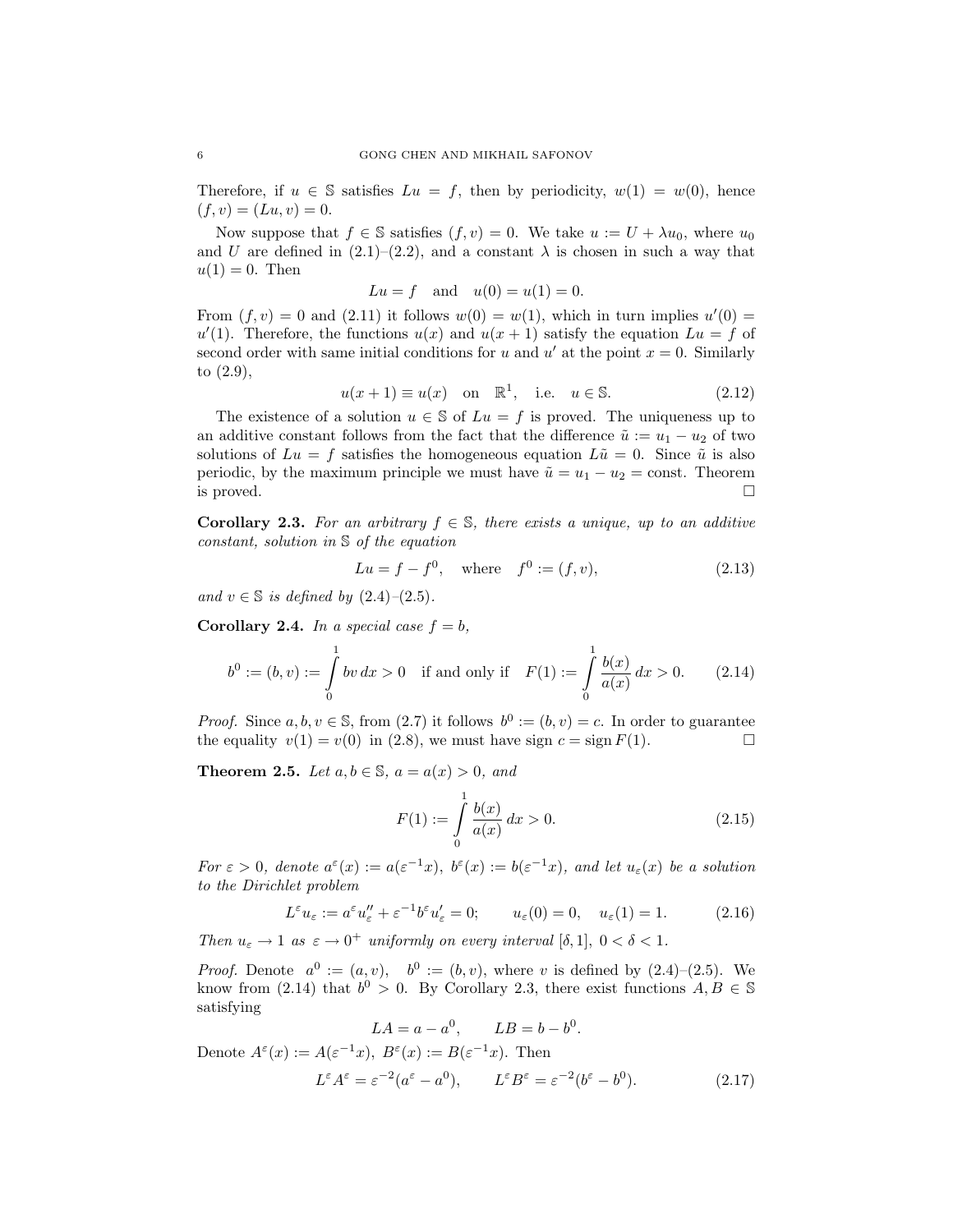For fixed  $K = \text{const} > 1$  and small  $\varepsilon > 0$ , consider the functions

$$
h_K(x) := \frac{1 - e^{-Kx}}{1 - e^{-K}}, \quad \text{and} \quad w_{K,\varepsilon} := u_{\varepsilon} - h_K + g_{K,\varepsilon}, \tag{2.18}
$$

where

$$
g_{K,\varepsilon} := \varepsilon^2 \left( A^\varepsilon h_K'' + \varepsilon^{-1} B^\varepsilon h_K' \right).
$$

Using  $(2.16)$ ,  $(2.17)$ , and the elementary equality

$$
L^{\varepsilon}(f_1f_2) = f_2L^{\varepsilon}f_1 + f_1L^{\varepsilon}f_2 + 2a^{\varepsilon}f'_1f'_2,
$$

we can write

$$
L^{\varepsilon} w_{K,\varepsilon} = -L^{\varepsilon} h_K + I_1 + I_2 + I_3,
$$

where

$$
I_1 := (a^{\varepsilon} - a^0)h''_K + \varepsilon^{-1}(b^{\varepsilon} - b^0)h'_K = L^{\varepsilon}h_K - a^0h''_K - \varepsilon^{-1}b_0h'_K,
$$
  
\n
$$
I_2 := \varepsilon^2 (A^{\varepsilon}L^{\varepsilon}h''_K + \varepsilon^{-1}B^{\varepsilon}L^{\varepsilon}h'_K),
$$
  
\n
$$
I_3 := 2\varepsilon^2 a^{\varepsilon} ((A^{\varepsilon})'h''_K + \varepsilon^{-1}(B^{\varepsilon})'h''_K).
$$

Since A and B are smooth, the derivatives  $(A^{\varepsilon})'$  and  $(B^{\varepsilon})'$  are of order  $\varepsilon^{-1}$ . Therefore, for fixed  $K > 1$ , after cancelation of terms  $\pm L^{\varepsilon} h_K$  in the expression for  $L^{\varepsilon}w_{K,\varepsilon}$ , the remaining terms are bounded by constants independent of  $\varepsilon$ , except for a negative term  $-\varepsilon^{-1}b_0h'_K$  of order  $\varepsilon^{-1}$ . This term guarantees that for small  $\varepsilon > 0$ , we have  $L^{\varepsilon} w_{K,\varepsilon} < 0$  on [0, 1].

For arbitrary  $\delta$  and  $\delta_0$  in  $(0, 1)$ , one can choose  $K > 1$  such that  $1 \ge h_K \ge 1 - \delta_0$ on  $[\delta, 1]$ , and then choose a small  $\varepsilon > 0$  such that

$$
L^{\varepsilon} w_{K,\varepsilon} < 0
$$
 and  $|g_{K,\varepsilon}| \leq \delta_0$  on [0,1].

We have  $w_{K,\varepsilon} = g_{K,\varepsilon} \geq -\delta_0$  at the ends of the interval [0, 1]. By the maximum principle,  $w_{K,\varepsilon} \geq -\delta_0$  on [0, 1], and

$$
1 \ge u_{\varepsilon} = h_K + w_{K,\varepsilon} - g_{K,\varepsilon} \ge 1 - 3\delta_0 \quad \text{on} \quad [\delta, 1].
$$

Since  $\delta_0 > 0$  can be made arbitrarily small, the theorem is proved.  $\Box$ 

As an easy application of this theorem, consider the following generalization of Example 1.7 in [FS].

**Corollary 2.6.** Let  $a_1$  and  $a_2$  be even positive functions in S such that

$$
\int_{0}^{1} \frac{a_1'(x)}{a_1(x) + a_2(x)} dx > 0.
$$
\n(2.19)

For  $\varepsilon > 0$  and  $j = 1, 2$ , denote  $a_j^{\varepsilon}(x) := a_j(\varepsilon^{-1}x)$ , and let  $u_{\varepsilon}(x)$  be solutions to the Dirichlet problems

$$
L^{\varepsilon}u_{\varepsilon} := (a_1^{\varepsilon}u'_{\varepsilon})' + a_2^{\varepsilon}u''_{\varepsilon} = 0 \quad \text{in} \quad (-1,1); \quad u_{\varepsilon}(-1) = -1, \quad u_{\varepsilon}(1) = 1. \tag{2.20}
$$

Then

$$
u_{\varepsilon} \to \operatorname{sign} x := \begin{cases} 1 & \text{if } x > 0, \\ 0 & \text{if } x = 0, \text{ as } \varepsilon \to 0^+, \\ -1 & \text{if } x < 0, \end{cases} \tag{2.21}
$$

uniformly on every set  $[-1, -\delta] \cup [\delta, 1], 0 < \delta < 1.$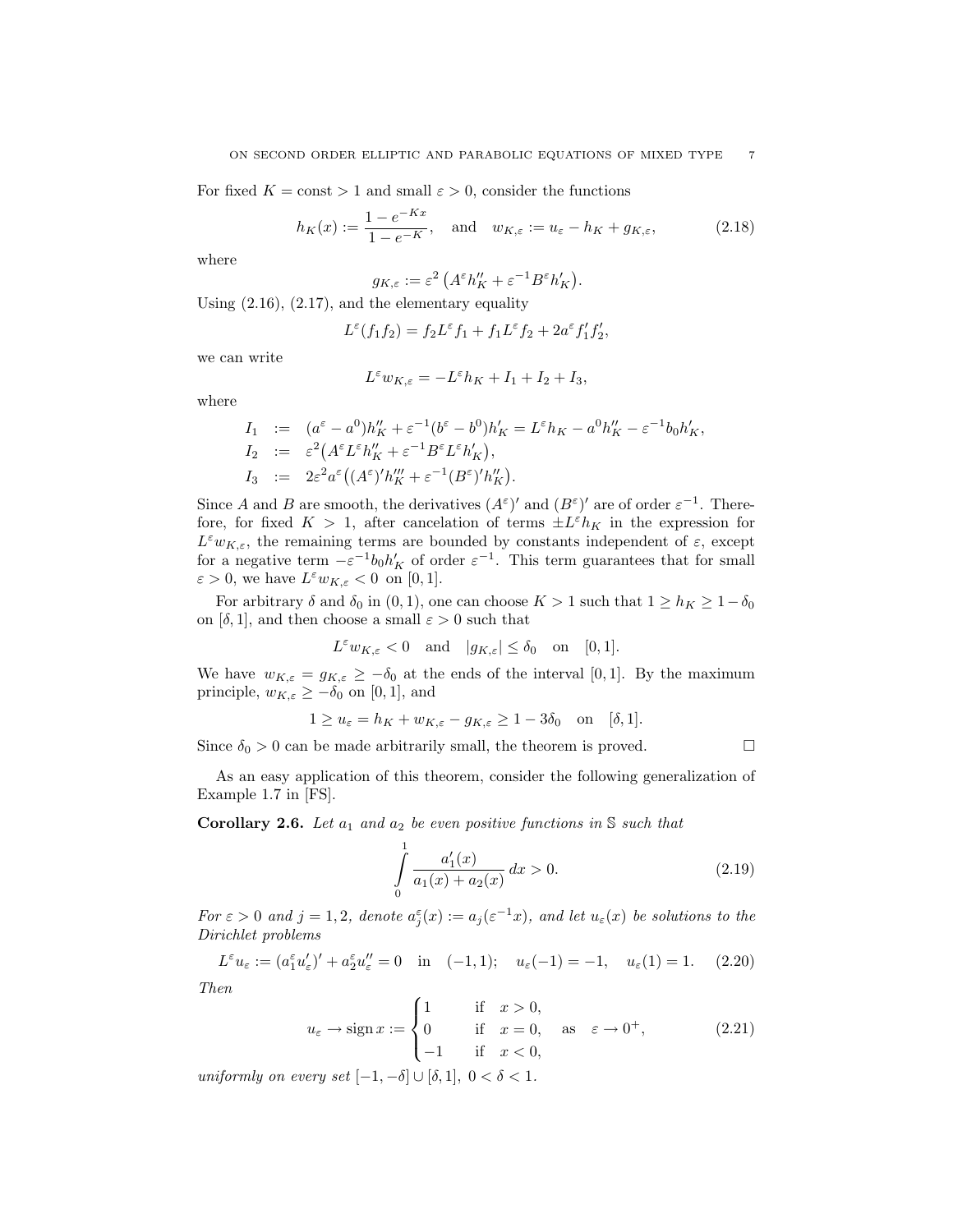*Proof.* It is easy to see that the equation  $L^{\varepsilon}u_{\varepsilon} = 0$  in (2.20) can be written in the form  $(2.16)$  with  $a(x) := a_1(x) + a_2(x)$  and  $b(x) := a'_1(x)$ . Since  $a_j^{\varepsilon}$  are even functions, the functions  $v_{\varepsilon}(x) := -u_{\varepsilon}(-x)$  also satisfy (2.20). By uniqueness, we must have  $v_{\varepsilon} \equiv u_{\varepsilon}$ , i.e.  $u_{\varepsilon}(x)$  are odd functions. In particular,  $u_{\varepsilon}(0) = 0$ , so that  $u_{\varepsilon}$  satisfy (2.16). Now (2.21) follows immediately from the previous theorem.  $\Box$ 

**Remark 2.7.** The property (2.21) implies that for solutions  $u_{\varepsilon}, \varepsilon > 0$ , to the equation (2.20) of mixed type, there are no uniform estimates for the modulus of continuity at the point  $x = 0$ . Moreover, the non-negative functions  $\tilde{u}_{\varepsilon} := 1 + u_{\varepsilon}$ also satisfy  $L^{\varepsilon} \tilde{u}_{\varepsilon} = 0$  in (-1,1), but the Harnack inequality (1.2) fails for  $u =$  $\tilde{u}_{\varepsilon}$ ,  $Y = Y_r = 0$ ,  $r = 1/2$ , because it easily brings to a contradiction:

$$
1 = \tilde{u}_{\varepsilon}(0) \leq \sup_{(-1/2, 1/2)} \tilde{u}_{\varepsilon} \leq N \cdot \inf_{(-1/2, 1/2)} \tilde{u}_{\varepsilon} = N \cdot \tilde{u}_{\varepsilon}\left(-\frac{1}{2}\right) \to 0 \quad \text{as} \quad \varepsilon \to 0^{+}.
$$

**Remark 2.8.** There is a lot of flexibility in the choice of functions  $a_i(x)$  satisfying (2.19). We can assume that  $|a_j - 1| \leq \delta_0$  with an arbitrary small  $\delta_0 > 0$ . For example, one can take

$$
a_1 := 1 + \eta_1
$$
,  $a_2 := 1 - \eta_1 + \eta_2$ , where  $0 \le \eta_1, \eta_2 \le \delta_0$ ,

both functions  $\eta_1$  and  $\eta_2$  are even, belong to S, vanish near integers  $x \in \mathbb{Z}$ , not identically zero, and  $\eta_1$  has compact support in the set  $\{x : \eta'_2(x) > 0\}$ . Then  $\eta_1 \eta_2' \geq 0$ , and (2.19) holds true:

$$
\int_{0}^{1} \frac{a_1'(x)}{a_1(x) + a_2(x)} dx = \int_{0}^{1} \frac{d\eta_1}{2 + \eta_2} = \int_{0}^{1} \frac{\eta_1 \eta_2'}{(2 + \eta_2)^2} dx > 0.
$$

Remark 2.9. The assumption (2.19) in Corollary 2.6 is sharp in the following sense: if we replace " $>$ " by " $\lt$ ", then instead of (2.21), we will have convergence  $u_{\varepsilon} \to 0$  uniformly on every interval  $[-\delta, \delta], 0 < \delta < 1$ . For the proof of this fact, one can note that if in the formulation of Theorem 2.5, the assumption  $F(1) > 0$ is replaced by  $F(1) < 0$ , then  $u_{\varepsilon} \to 0$  as  $\varepsilon \to 0^+$  uniformly on every interval [0,  $\delta$ ],  $0 < \delta < 1$ . In turn, the proof of this statement only requires substitution of the function  $h_K$  in (2.18), which satisfies  $h''_K + Kh'_K = 0$ , by

$$
h_K(x) := \frac{e^{Kx} - 1}{e^K - 1}
$$
 satisfying  $h''_K - Kh'_K = 0.$ 

#### 3. Existence of periodic solutions to parabolic equations

In this section, we discuss the existence of solutions to second order parabolic equations

$$
Lu := -p\partial_t u + a_{ij}D_{ij}u + b_iD_i u = f,\tag{3.1}
$$

all functions  $p, a_{ij}, b_j, f$ , and u are *periodic both in t and x*,  $a_{ij}$  satisfy the uniform parabolicity condition (U) with a constant  $\nu \in (0, 1]$ , and also  $p = p(t, x) \in [\nu, \nu^{-1}]$ . This requires certain conditions on these functions, which are in different situations are usually referred to as the Fredholm alternative. For elliptic equations, including higher order case, these conditions are presented from the point of view of Fourier analysis in Part 2, Ch. 3 of the book [BJS]. One can adjust the general approach there to our equations (3.1). However, since we need it only in a very particular case, we give a proof for completeness, and also as an application of the Harnack inequality. Formally, by dividing both parts of  $(3.1)$  by p, one can reduce this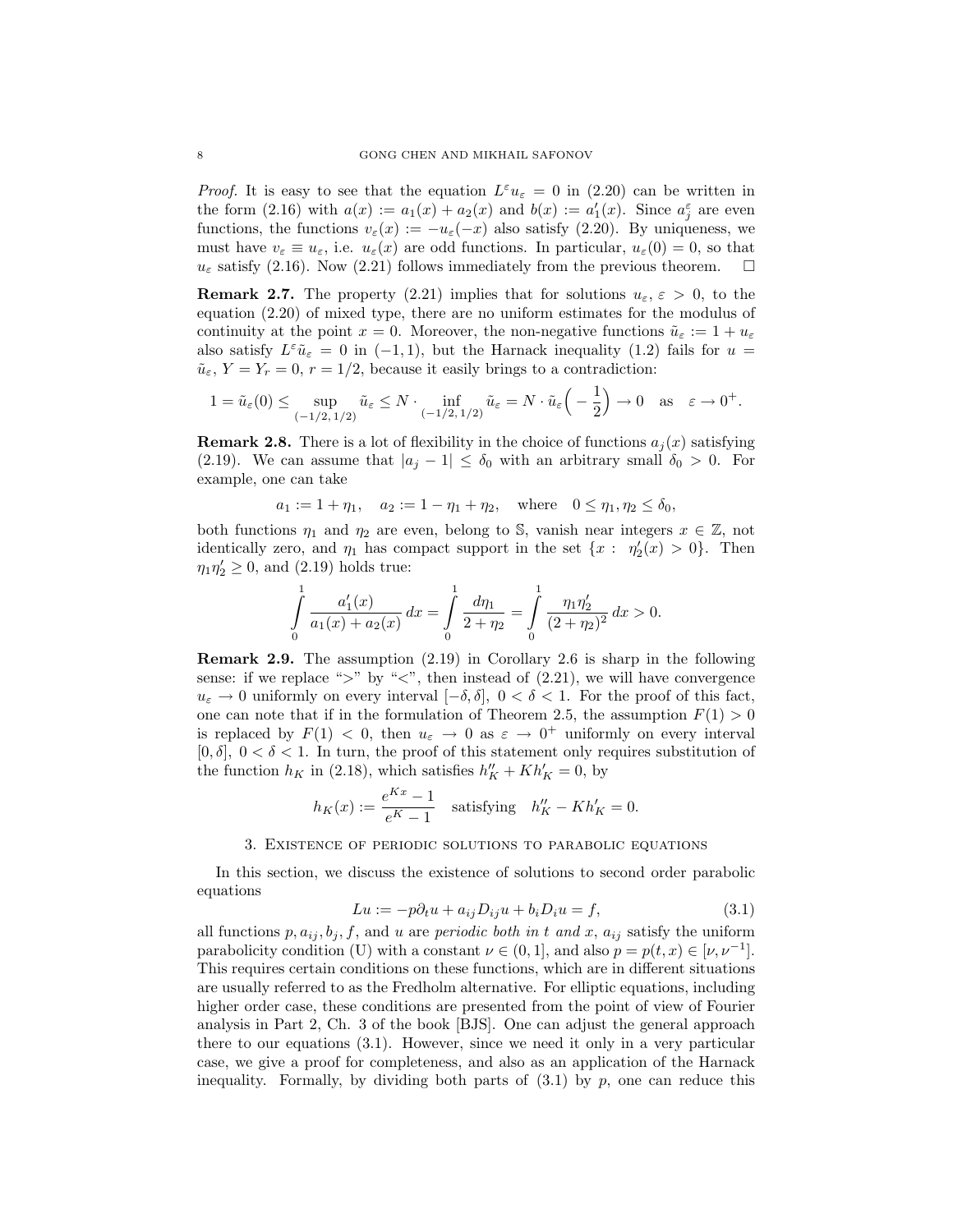equation to the case  $p = 1$ , with  $\nu^2$  in place of  $\nu$ . However, this is not the case with the adjoint equation  $L^*v = 0$  in (3.2) below.

Let  $l$  and  $l_0$  be given positive constants. Denote

$$
K_0 := [0, l]^n \subset \mathbb{R}^n
$$
,  $K := [0, l_0] \times K_0 \subset \mathbb{R}^{n+1}$ .

We say that the function  $u = u(t, x) = u(t, x_1, \dots, x_n)$  is K-periodic if it is defined on the whole space  $\mathbb{R}^{n+1}$ , *l*<sub>0</sub>-periodic with respect to *t*, and *l*-periodic with respect to each of variables  $x_1, \ldots, x_n$ . Let  $\mathcal{S}(K)$  denote the class of all K-periodic functions  $u(t, x)$  on  $\mathbb{R}^{n+1}$ , which are continuous in  $\mathbb{R}^{n+1}$  together with all derivatives  $\partial_t u, D_i u, D_{ij} u.$ 

Roughly speaking, the Fredholm alternative states that the equation (3.1) has a solution in  $\mathbb{S}(K)$  if and only if f is orthogonal in  $\mathbb{L}^2(K)$  to solutions v of the corresponding homogeneous adjoint equation

$$
L^*v := \partial_t(pv) + D_{ij}(a_{ij}v) - D_i(b_iv) = 0.
$$
\n(3.2)

For simplicity, we assume that all the functions  $p, a_{ij}, b_i, u, v$  belong to  $\mathcal{S}(K)$ , so that we deal with classical solutions of equations (3.1) and (3.2).

**Theorem 3.1.** Let  $a_{ij}$  satisfy the uniform parabolicity condition (U), p,  $a_{ij}$ , and  $b_i$  belong to  $\mathcal{S}(K)$ , and let  $v \in \mathcal{S}(K)$  be a strictly positive solution of (3.2). Then for a given function  $f \in \mathcal{S}(K)$ , the equation (3.1) has a solution  $u \in \mathcal{S}(K)$  if and only if

$$
(f, v) := \iint\limits_K (fv)(t, x) \, dx \, dt = 0. \tag{3.3}
$$

*Proof.* Let  $u \in S(K)$  satisfy the equation (3.1). Consider the function

$$
I(t) := \int_{K_0} (puv)(t, x) dx.
$$
 (3.4)

By the smoothness assumptions and equalities  $(3.1)$ – $(3.2)$ , we obtain

$$
I'(t) = \int_{K_0} \partial_t (puv)(t, x) dx = \int_{K_0} (vp \partial_t u + u \partial_t (pv)) dx
$$
  
= 
$$
\int_{K_0} \left[ v (a_{ij} D_{ij} u + b_i D_i u - f) + u (-D_{ij} (a_{ij} v) + D_i (b_i v)) \right] dx.
$$

Since all the functions  $p, a_{ij}, b_i, u, v$  are *l*-periodic with respect to  $x_i, x_j$ , after applying Fubini's theorem and integrating by parts, the terms with  $a_{ij}$  and  $b_i$  cancel and we get

$$
I'(t) = -\int_{K_0} (fv)(t, x) dx.
$$
 (3.5)

The function  $I(t)$  is  $l_0$ -periodic, because u and v are  $l_0$ -periodic with respect to t. This implies for an arbitrary T

$$
\int_{T}^{T+l_0} \left[ \int_{K_0} (fv)(t, x) dx \right] dt = - \int_{T}^{T+l_0} I'(t) dt = I(T) - I(T + l_0) = 0.
$$
 (3.6)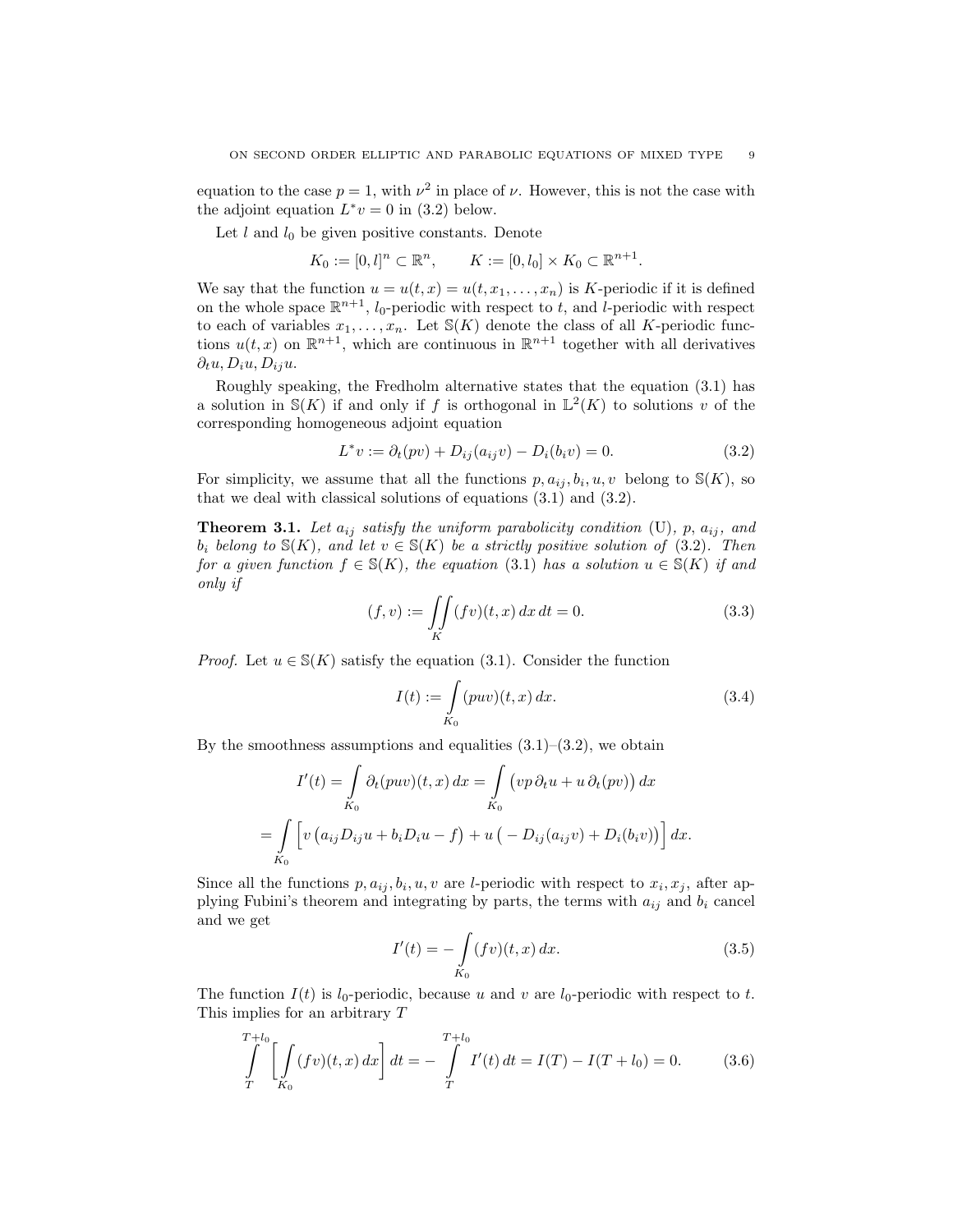In particular, taking  $T = 0$ , we get the desired equality (3.3), and the theorem is proved in one direction.

For the proof in the opposite direction, fix a function  $f \in \mathcal{S}(K)$  satisfying (3.3), and let  $u_0 = u_0(t, x)$  be a bounded solution to the Cauchy problem

$$
Lu_0(t, x) = f(t, x)
$$
 in  $\mathbb{R}^{n+1}_+ := \{t > 0, x \in \mathbb{R}^n\}; \quad u_0(0, x) \equiv 0.$ 

It is well known (see, e.g. [Fr, LSU]) that there exists a classical solution to this problem, which is unique in the class of bounded functions. From the uniqueness and *l*-periodicity of  $p, a_{ij}, b_i, f$  with respect to  $x_k$ ,  $(k = 1, \ldots, n)$ , it follows that  $u_0(t, x + le_k) \equiv u_0(t, x)$ , i.e. the solution  $u_0$  is also l-periodic with respect to  $x_k$ . Note that we did not use periodicity with respect to  $t$  in the proof of the equality (3.5) for the function  $I(t)$  in (3.4). Hence the same equality holds true with  $u_0$ instead of u, namely,

$$
I_0(t) := \int_{K_0}^{\infty} (pu_0 v)(t, x) dx
$$
 satisfies  $I'_0(t) = -\int_{K_0}^{\infty} (fv)(t, x) dx$ .

In addition, we have  $I(0) = 0$  and the equality (3.3). Therefore,

$$
I_0(l_0) = \int_0^{l_0} I'_0(t) dt = - \int_0^{l_0} \left[ \int_{K_0} (fv)(t, x) dx \right] dt = - \iint_K (fv)(t, x) dx dt = 0.
$$

Moreover, since f and v are  $l_0$ -periodic with respect to t, the function  $I'_0(t)$  is also  $l_0$ -periodic, and we obtain

$$
I_0(kl_0) := \int_{K_0} (pu_0 v)(kl_0, x) dx = 0 \quad \text{for} \quad k = 0, 1, 2, \dots
$$
 (3.7)

Further, consider the functions

$$
u_k(t,x) := u_0(t + kl_0, x), \quad w_k(t,x) := u_{k+1}(t,x) - u_k(t,x) \quad \text{on} \quad \mathbb{R}^{n+1}_+ \tag{3.8}
$$

for  $k = 0, 1, 2, \ldots$  Since all the given functions are  $l_0$ -periodic with respect to t, we have

$$
Lw_k = 0
$$
 in  $\mathbb{R}^{n+1}$  for  $k = 0, 1, 2, ...$ 

We want to show that the functions  $u_k$  converge uniformly on  $\mathbb{R}^{n+1}_+$  to a solution  $u \in S(K)$  of the equation (3.1). For this purpose, we will use the estimate for oscillation similar to  $(1.3)$  applied to the functions  $w_k$ . Denote

$$
c_k := \mathop{\rm osc}_{\mathbb{R}^{n+1}_+} w_k := \sup_{\mathbb{R}^{n+1}_+} w_k - \inf_{\mathbb{R}^{n+1}_+} w_k \quad \text{for} \quad k = 0, 1, 2, \dots.
$$

By the maximum principle and *l*-periodicity with respect to  $x_1, \ldots, x_n$ , we have

$$
c_k = \operatorname*{osc}_{\mathbb{R}^n} w_k(0, x) = \operatorname*{osc}_{K_0} w_k(0, x)
$$
 for  $k = 0, 1, 2, ...$ 

Fix a ball  $B_r := B_r(0) \subset \mathbb{R}^n$  such that  $K_0 := [0, l]^n \subset B_r$ . Without loss of generality, we can assume that  $l_0 = 4r^2$  (using rescaling  $t \to \text{const} \cdot t$  if necessary). Then for  $Y := (l_0, 0) = (4r^2, 0)$ , we have  $C_r(Y) \subset C_{2r}(Y) \subset \mathbb{R}^{n+1}_+$ .

Note that in Theorem 1.1, the Harnack inequality is formulated in a simplified form, simultaneously for divergence without lower order terms  $b_i$ , with a constant N depending only on n and  $\nu$ . In fact, it is true for more general equations (3.1) with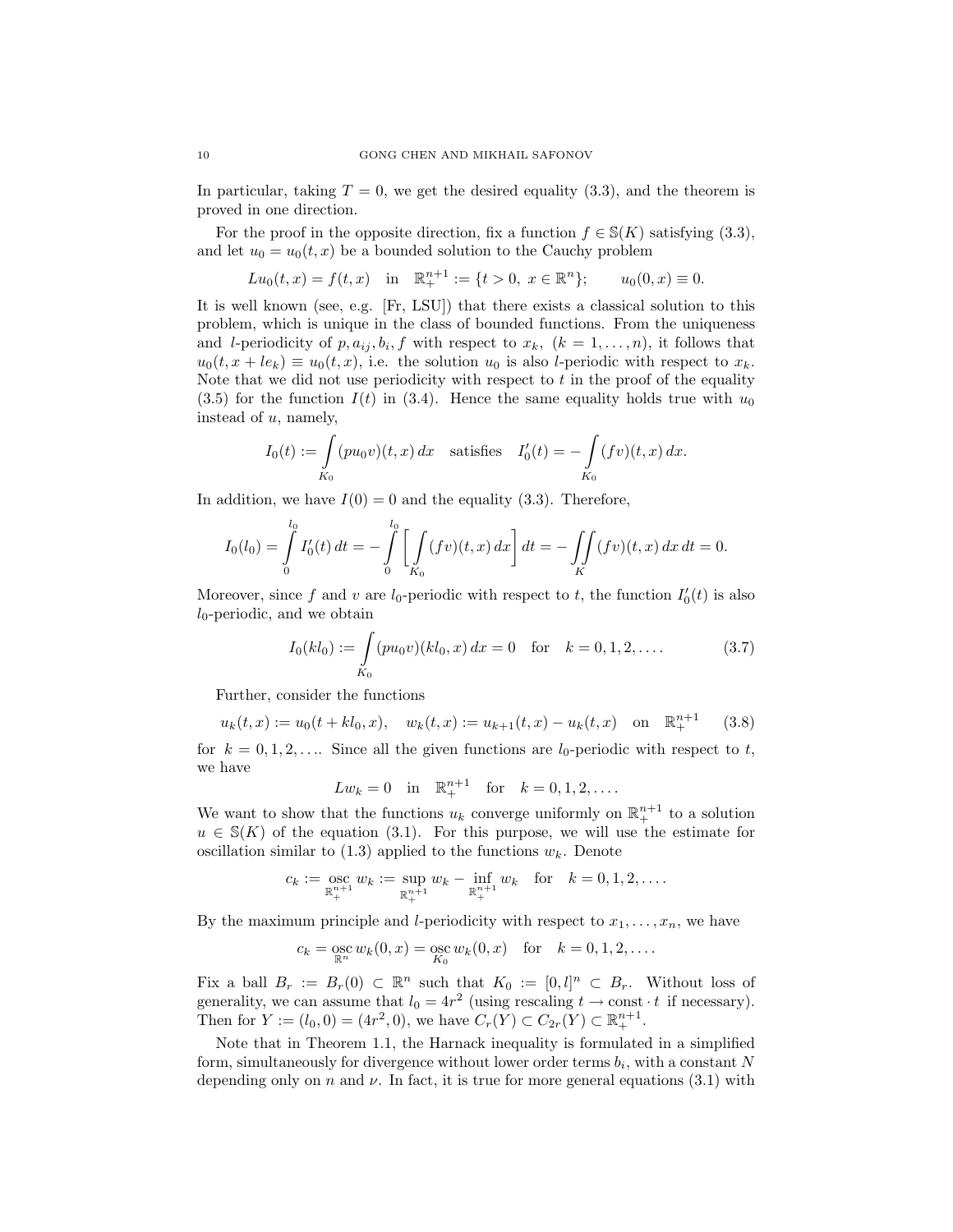N depending also on r and on the constant  $M \geq |b_i|$  (see [KS, K, Li]). Therefore, the estimate (1.3),

$$
\operatorname*{osc}_{C_r(Y)} w_k \leq \theta \cdot \operatorname*{osc}_{C_{2r}(Y)} w_k
$$

is also true with a constant  $\theta \in (0,1)$  which does not depend on k. Further, from (3.8) it follows

$$
w_{k+1}(t, x) \equiv w_k(t + l_0, x)
$$
 on  $\mathbb{R}^{n+1}_+$ .

Combining together the previous relations, and also  $\{l_0\} \times K_0 \subset \overline{C_r(Y)}$ , we find:

$$
c_{k+1} = \mathop{\rm osc}\limits_{K_0} w_{k+1}(0,x) = \mathop{\rm osc}\limits_{K_0} w_k(l_0,x) \le \mathop{\rm osc}\limits_{C_r(Y)} w_k \le \theta \cdot \mathop{\rm osc}\limits_{C_{2r}(Y)} w_k \le \theta \cdot c_k.
$$

By induction,

$$
c_k \leq \theta^k c_0 \quad \text{for} \quad k = 0, 1, 2, \dots
$$

Moreover, by virtue of  $(3.7)$ ,

$$
\int_{K_0} (pw_k v)(0, x) dx = \int_{K_0} (pu_0 v)(kl_0, x) dx - \int_{K_0} (pu_0 v)((k+1)l_0, x) dx = 0.
$$

Since  $p, v > 0$ , the functions  $w_k$  must change sign on  $\mathbb{R}^{n+1}_+$  unless  $u_k(0, x) \equiv 0$ . This guarantees the estimate

$$
\sup_{\mathbb{R}^{n+1}_+} |w_k| \le 2 \operatorname*{osc}_{\mathbb{R}^{n+1}_+} w_k =: 2c_k \le 2\,\theta^k \, c_0 \quad \text{for} \quad k = 0, 1, 2, \dots \tag{3.9}
$$

For  $k \geq 1$ , we have

$$
u_k = u_0 + w_0 + w_1 + \cdots + w_{k-1}.
$$

The estimate  $(3.9)$  implies that  $u_k$  is a Cauchy sequence, so it converges uniformly on  $\mathbb{R}^{n+1}_+$ . In addition,  $Lu_k = f$  in  $\mathbb{R}^{n+1}_+$  for all k. By standard results in the theory of parabolic equations with smooth coefficients, the limit function  $u = u(t, x)$  is smooth and satisfies  $Lu = f$  in  $\mathbb{R}^{n+1}$ . Finally,

$$
u(l_0, x) - u(0, x) = \lim_{k \to \infty} \left[ u_k(l_0, x) - u_k(0, x) \right] = \lim_{k \to \infty} w_k(0, x) = 0.
$$

This means that  $u(t, x)$  is  $l_0$ -periodic with respect to t, and therefore  $u \in \mathcal{S}(K)$ . The theorem is proved.  $\Box$ 

# 4. Parabolic equations of mixed type

We consider second order parabolic equation (1.7) in the case  $x \in \mathbb{R}^1$ :

$$
Lu := -pu_t + (au_x)_x = 0.
$$
\n(4.1)

Here  $p = r(t, x)$ ,  $a = a(t, x) \in [\nu, \nu^{-1}]$  for some constant  $\nu \in (0, 1]$ , and the indices  $t$  and  $x$  indicate differentiation with respect to the corresponding variable:  $u_t := \partial_t u, u_x := \partial_x u$ , etc. Our goal is to show that in this case, the Harnack inequality (Theorem 1.1) and the Hölder estimate (Corollary 1.3) fail in general. For simplicity, we assume that all the functions in this section are smooth, so that all the derivatives are understood in the classical sense. We can rewrite (4.1) in the form

$$
Lu = -pu_t + au_{xx} + bu_x = 0, \text{ where } b := a_x.
$$
 (4.2)

Without additional smoothness assumptions, we do not have control of the coefficient b. Nevertheless, if we assume that all the given data are periodic in both  $t$ and  $x$ , then we still can use the Fredholm alternative result in Theorem 3.1: the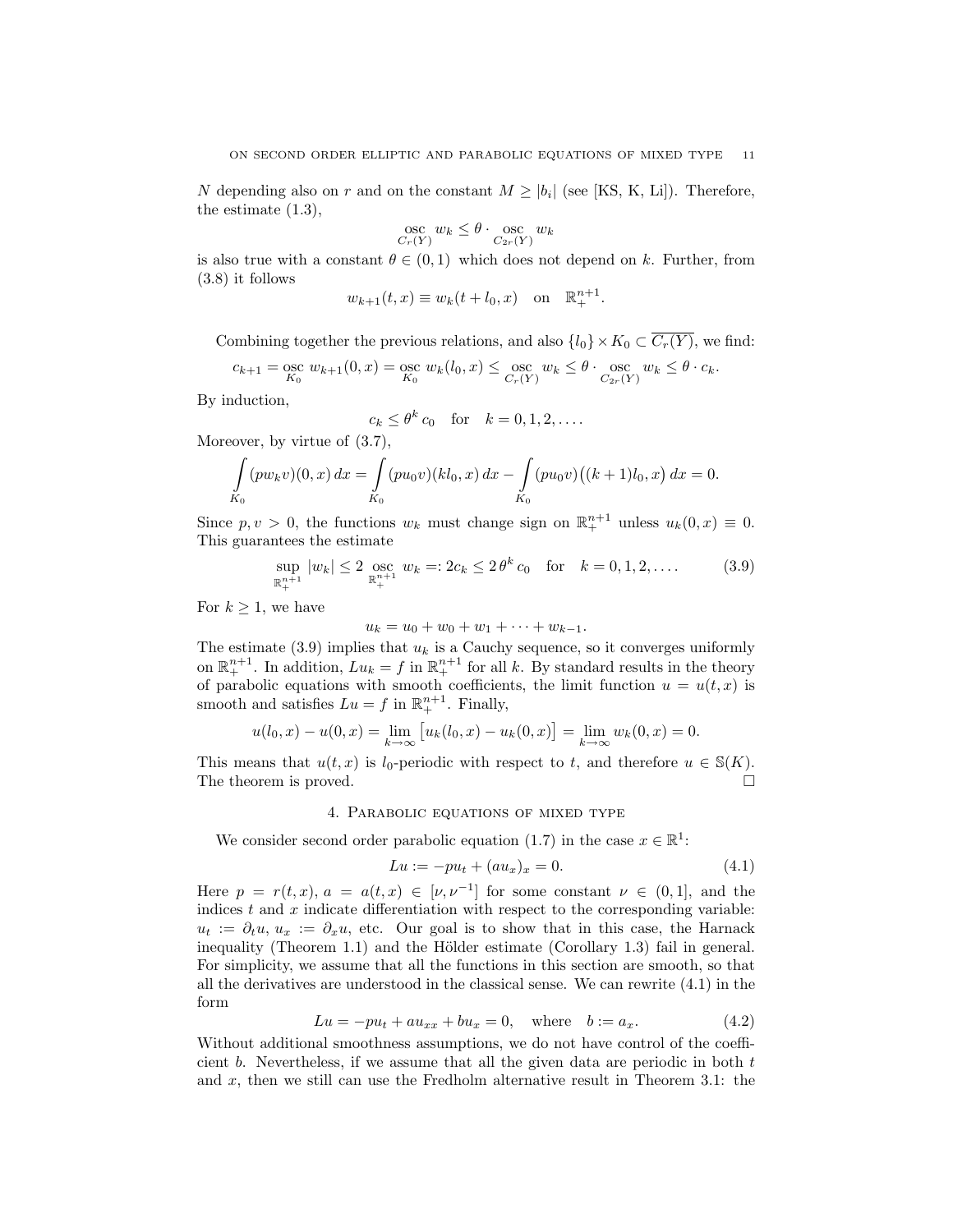equation  $Lu = f$  has a periodic solution if and only if  $(f, v) = 0$ , where  $v = v(t, x)$ is a strictly positive solution of the adjoint equation

$$
L^*v := (pv)_t + (av_x)_x = 0.
$$
\n(4.3)

This result is reduced to more elementary Theorem 2.2 if we assume that  $p, a, u, v$ are functions of one variable  $y := t + x$ . In order to comply with Section 2, we keep same notations for these functions as in  $(4.1)$ – $(4.3)$ , where they are functions of two variables  $t$  and  $x$ . Then the above equalities are simplified as follows:

$$
Lu := -pu' + (au')' = au'' + (b - p)u', \text{ where } b := a', \tag{4.4}
$$

and

$$
L^*v := (pv)' + (av')' = 0.
$$
\n(4.5)

We assume that all the functions in  $(4.4)$ – $(4.5)$  belong to the class S of all smooth 1-periodic functions on  $\mathbb{R}^1$ , and as in Theorem 2.2, v is a strictly positive solution of (4.5) in S satisfying the condition

$$
\int_{0}^{1} v(x) dx = 1.
$$
\n(4.6)

For our purposes, we need to have  $b_0 := (b, v) \neq 0$ . The operator L in (4.4) is different from  $Lu := au'' + bu'$  in (2.3) by the presence of an additional term p. Because of this term, we do not have such a simple relation between  $b_0$  and the coefficients of L as in Corollary 2.4, so we just use a very special particular case. Similarly to Remark 2.8, take not identically zero functions  $\eta_1, \eta_2 \in \mathbb{S}$ , such that

$$
0 \le \eta_1 \le \delta_0, \quad |\eta_2| \le \delta_0, \quad \int_0^1 \eta_2(x) \, dx = 0,
$$

and  $\eta_1$  has compact support in the set  $\{x : \eta_2'(x) > 0\}$ . Then the functions  $a := 1 + \eta_1, v := 1 + \eta_2 \in \mathbb{S}$  satisfy (4.6) and

$$
b^0 := (b, v) := \int_0^1 bv \, dx = \int_0^1 a'v \, dx = \int_0^1 \eta_1'(1 + \eta_2) \, dx = \int_0^1 \eta_1' \eta_2 \, dx > 0. \tag{4.7}
$$

Obviously, we can make v close to 1,  $a'v$  close to 0, and choose  $p \in \mathbb{S}$  close to 1 from the identity

$$
av' + pv \equiv 1,\tag{4.8}
$$

which in turn implies  $(4.5)$ .

We remind that by Corollary 2.3, for an arbitrary  $f \in \mathbb{S}$  and  $f^0 := (f, v)$ , the equation  $Lu = f - f^0$  is solvable in S.

**Theorem 4.1.** For  $p, a, b := a' \in \mathbb{S}$  and  $\varepsilon > 0$ , denote

 $p^{\varepsilon} := p(y_{\varepsilon}), \quad a^{\varepsilon} := a(y_{\varepsilon}), \quad b^{\varepsilon} := b(y_{\varepsilon}), \quad where \quad y_{\varepsilon} := \varepsilon^{-2}t + \varepsilon^{-1}x,$  (4.9)

and also  $p^0 := (p, v) > 0$ ,  $b^0 := (b, v)$ , where  $v \in \mathbb{S}$  satisfies (4.5)–(4.6). Let g be a given function in  $C_0^{\infty}(\mathbb{R}^1)$ , and let  $u^{\varepsilon} = u^{\varepsilon}(t,x)$  be a bounded solution to the Cauchy problem

$$
L^{\varepsilon}u^{\varepsilon}:=-p^{\varepsilon}u^{\varepsilon}_t+(a^{\varepsilon}u^{\varepsilon}_x)_x=0,\quad t>0;\qquad u^{\varepsilon}(0,x)=g(x).\eqno(4.10)
$$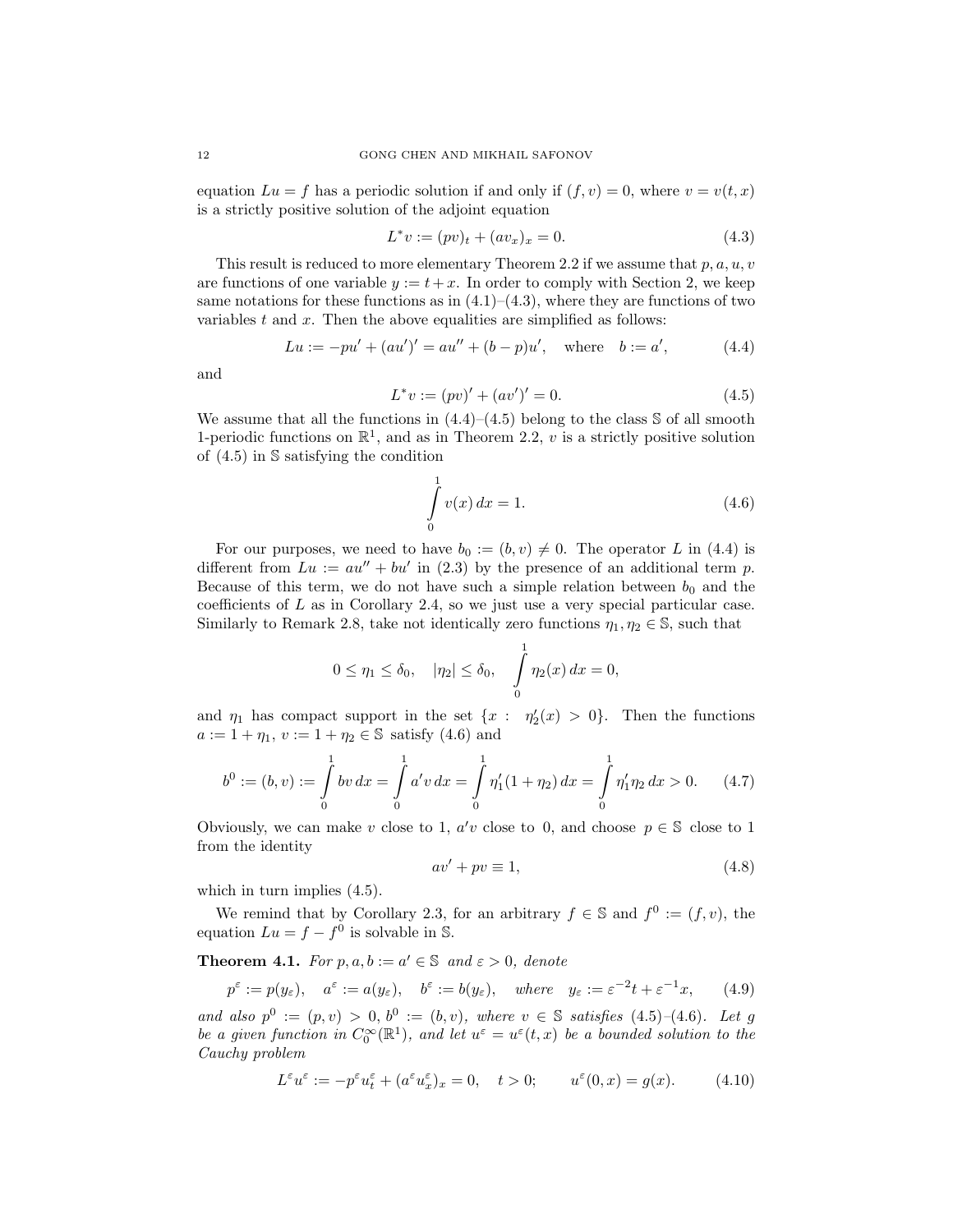Then

$$
|u^{\varepsilon}(t,x) - U^{\varepsilon}(t,x)| \le N \cdot (\varepsilon + t), \quad t > 0;
$$
\n(4.11)

where

$$
U^{\varepsilon}(t,x) := g(c\varepsilon^{-1}t + x), \qquad c := (p^0)^{-1}b^0,
$$
\n(4.12)

and the constant  $N > 0$  does not depend on  $\varepsilon > 0$ .

*Proof.* Note that  $U^{\varepsilon}$  is a solution to the transport equation

$$
L^{0\varepsilon}U^{\varepsilon} := -p^0U_t^{\varepsilon} + \varepsilon^{-1}b^0U_x^{\varepsilon} = 0, \quad t > 0; \qquad u^{\varepsilon}(0, x) = g(x). \tag{4.13}
$$

By Corollary 2.3, there exist functions  $P$  and  $B$  in  $\mathcal S$  satisfying

$$
LP = p - p^0, \qquad LB = b - b^0.
$$

Consider the functions

$$
w^{\varepsilon} := u^{\varepsilon} - U^{\varepsilon} + \varepsilon^2 \left( P^{\varepsilon} U_t^{\varepsilon} - \varepsilon^{-1} B^{\varepsilon} U_x^{\varepsilon} \right), \quad \varepsilon > 0.
$$
 (4.14)

where  $P^{\varepsilon} := P(y_{\varepsilon}), B^{\varepsilon} := B(y_{\varepsilon}).$  Similarly to the proof of Theorem 2.5,

$$
L^{\varepsilon}w^{\varepsilon}=-L^{\varepsilon}U^{\varepsilon}+I_1+I_2+I_3,
$$

where

$$
I_1 := (p^{\varepsilon} - p^0)U_t^{\varepsilon} - \varepsilon^{-1}(b^{\varepsilon} - b^0)U_x^{\varepsilon},
$$
  
\n
$$
I_2 := \varepsilon^2 (P^{\varepsilon} L^{\varepsilon} U_t^{\varepsilon} - \varepsilon^{-1} B^{\varepsilon} L^{\varepsilon} U_x^{\varepsilon}),
$$
  
\n
$$
I_3 := 2\varepsilon^2 a^{\varepsilon} (P_x^{\varepsilon} U_{tx}^{\varepsilon} - \varepsilon^{-1} B_x^{\varepsilon} U_{xx}^{\varepsilon}).
$$

Since

$$
L^{\varepsilon}U^{\varepsilon} := p^{\varepsilon}U_{t}^{\varepsilon} - (a^{\varepsilon}U_{x}^{\varepsilon})_{x} = p^{\varepsilon}U_{t}^{\varepsilon} - a^{\varepsilon}U_{xx}^{\varepsilon} - \varepsilon^{-1}b^{\varepsilon}U_{x}^{\varepsilon},
$$

and  $U^{\varepsilon}$  satisfies (4.13), we have

$$
-L^{\varepsilon}U^{\varepsilon}+I_{1}=-a^{\varepsilon}U_{xx}^{\varepsilon}=-a^{\varepsilon}g^{\prime\prime}(y_{\varepsilon}),
$$

which is uniformly bounded with respect to  $\varepsilon > 0$ . Moreover, the derivatives  $P_x^{\varepsilon} = \varepsilon^{-1} P'(y_{\varepsilon})$  and  $B_x^{\varepsilon} = \varepsilon^{-1} B'(y_{\varepsilon})$  are of order  $\varepsilon^{-1}$ . From the explicit expressions for  $L^{\varepsilon}$  in (4.10) and  $U^{\varepsilon}$  in (4.12), it follows that all the terms in  $I_2$  and  $I_3$  are also uniformly bounded. Hence we have

$$
|L^{\varepsilon}w^{\varepsilon}| \le N_1 \quad \text{for all} \quad \varepsilon > 0,
$$
\n(4.15)

and by virtue of (4.14),

$$
|u^{\varepsilon} - U^{\varepsilon} - w^{\varepsilon}| \le N_2 \varepsilon \quad \text{for all} \quad \varepsilon > 0. \tag{4.16}
$$

The constants  $N_1$  and  $N_2$  in these estimates do not depend on  $\varepsilon > 0$ . In particular,  $|w^{\varepsilon}(0,x)| \leq N_2\varepsilon.$ 

Now we can compare the functions  $\pm w^{\varepsilon}$  with  $W^{\varepsilon}(t) := N_1 \nu^{-1} t + N_2 \varepsilon$ . Since  $p \geq \nu > 0$ , we have

$$
L(\pm w^{\varepsilon}) \ge -N_1 \ge -N_1 \nu^{-1} p = LW^{\varepsilon}
$$
, and  $\pm w^{\varepsilon}(0, x) \le N_2 \varepsilon = W^{\varepsilon}(0)$ .

By the maximum principle,  $\pm w^{\varepsilon}(t,x) \leq W^{\varepsilon}(t)$  for all  $t \geq 0, x \in \mathbb{R}^{1}$ . Using (4.16) once again, we get the desired estimate (4.11):

$$
|u^{\varepsilon} - U^{\varepsilon}| \le |w^{\varepsilon}| + N_2 \varepsilon \le N_1 \nu^{-1} t + 2N_2 \varepsilon \le N \cdot (t + \varepsilon)
$$

with  $N := \max\{N_1 \nu^{-1}, 2N_2\}.$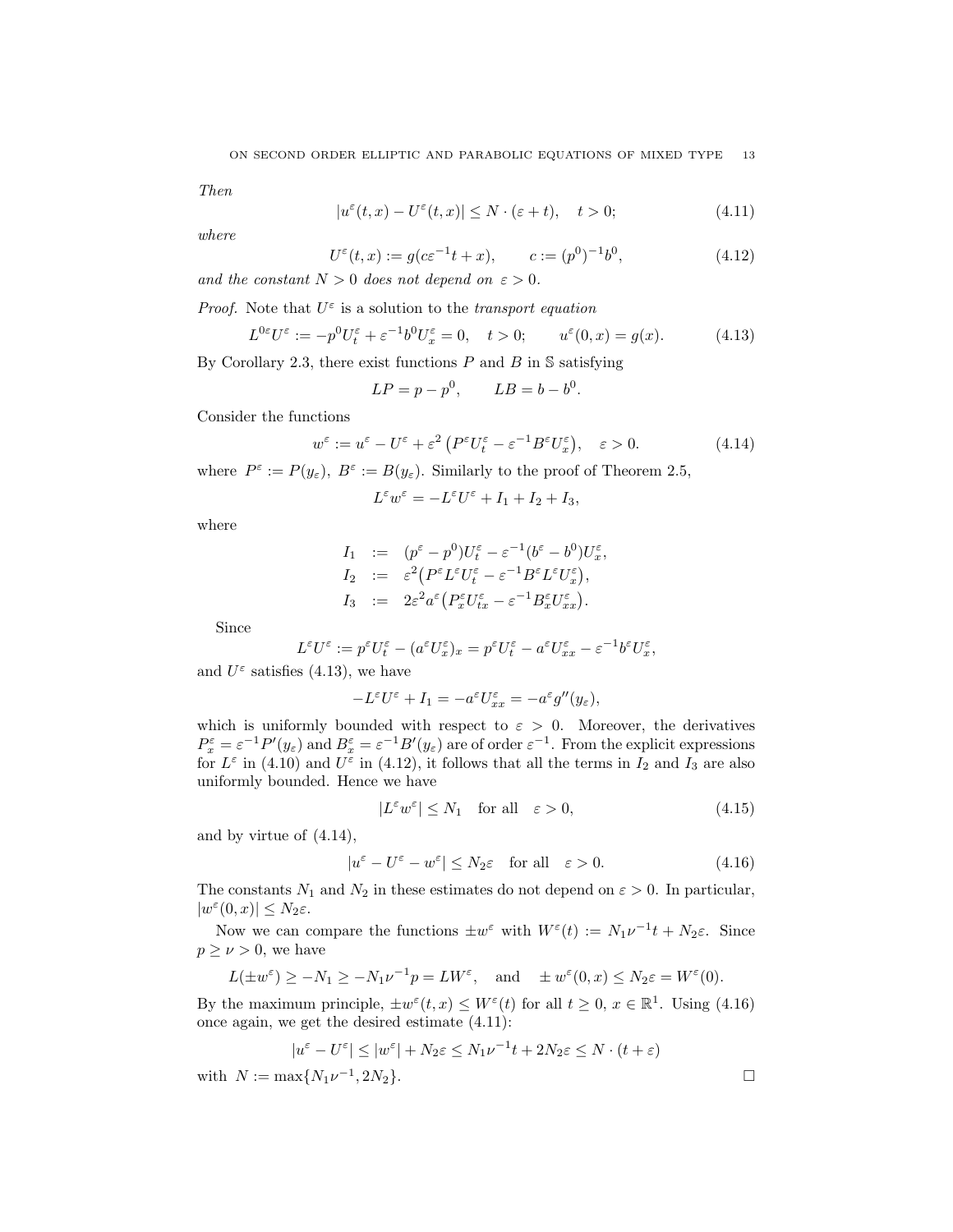**Theorem 4.2.** Under assumptions of the previous theorem, suppose that  $b^0 :=$  $(b, v) \neq 0$ . Then the following statements hold true.

(I) For arbitrary  $Y := (s, y) \in \mathbb{R}^2$ ,  $r > 0$ , and  $\delta \in (0, 1)$ , there are solutions  $u^{\varepsilon}$ to the equation  $L^{\varepsilon}u^{\varepsilon}=0$  in  $C_r(Y)$  satisfying

$$
\underset{C_{\delta r}(Y)}{\operatorname{osc}} u^{\varepsilon} \ge (1 - \delta) \cdot \underset{C_r(Y)}{\operatorname{osc}} u^{\varepsilon}.
$$
\n(4.17)

In particular, there is no Hölder estimate (1.4) for  $u = u^{\varepsilon}$  with a constant  $\alpha > 0$ independent on  $\varepsilon > 0$ .

(II) For arbitrary  $Y := (s, y) \in \mathbb{R}^2$ ,  $r > 0$ , and  $\delta \in (0, 1)$ , there are solutions  $u^{\varepsilon}$ to the equation  $L^{\varepsilon}u^{\varepsilon} = 0$  in  $C_{2r}(Y)$  satisfying  $0 \le u^{\varepsilon} \le 1$  in  $C_{2r}(Y)$ ,

$$
\sup_{C_r(Y)} u^{\varepsilon} \le \delta, \quad \text{and} \quad \sup_{C_r(Y_r)} u^{\varepsilon} \ge 1 - \delta, \quad \text{where} \quad Y_r := (s - 2r^2, y). \tag{4.18}
$$

In particular, there is no Harnack inequality (1.2) with a constant  $N > 1$  independent on  $\varepsilon > 0$ .

*Proof.* (I) By rescaling  $(t, x) \rightarrow (r^{-2}t, r^{-1}x)$ , the proof is reduced to the case  $r = 1$ . In addition, replacing x by  $-x$  if necessary, we can assume  $b^0 < 0$ . If we prove our statement for  $Y = Y^{\varepsilon} := (t^{\varepsilon}, 2)$  with a convenient choice of  $t^{\varepsilon} > 0$ , then the general case of  $Y \in \mathbb{R}^2$  is covered by parallel translation in  $\mathbb{R}^2$ .

Fix  $\delta \in (0, 1)$  and take an arbitrary function g such that

$$
g \in C_0^{\infty}(\mathbb{R}^1)
$$
,  $0 \le g \le 1$ ,  $g(0) = 1$ , and  $g(x) \equiv 0$  for  $|x| \ge \delta$ , (4.19)

and let  $u^{\varepsilon}$  be a bounded solution to the problem (4.10). The constant N in (4.11) depends on the original data p, a, and g (which in turn depends on  $\delta$ ), but not on  $\varepsilon > 0$ . The function  $U^{\varepsilon}$  in (4.12) satisfies

$$
U^{\varepsilon}(t^{\varepsilon}, x) \equiv g(x - 2), \quad \text{where} \quad t^{\varepsilon} := -\frac{2\varepsilon}{c} = -\frac{2p^0 \varepsilon}{b^0} > 0. \tag{4.20}
$$

From (4.11) it follows

$$
|u^{\varepsilon}(t^{\varepsilon},x) - g(x-2)| = |u^{\varepsilon}(t^{\varepsilon},x) - U^{\varepsilon}(t^{\varepsilon},x)| \le N \cdot (\varepsilon + t^{\varepsilon}) \le \frac{\delta}{2}, \quad (4.21)
$$

provided  $\varepsilon > 0$  is small enough. In particular,

$$
|u^{\varepsilon}(t^{\varepsilon},2) - 1| \le \frac{\delta}{2}, \qquad |u^{\varepsilon}(t^{\varepsilon},2 \pm \delta)| \le \frac{\delta}{2}.
$$
 (4.22)

By the maximum principle,  $0 \le u^{\varepsilon}(t,x) \le 1$  for all  $t > 0, x \in \mathbb{R}^1$ . Moreover, by standard extension  $u^{\varepsilon}(t,x) \equiv 0$  on  $C_1(Y^{\varepsilon}) \cap \{t \leq 0\}$ , we get a classical solution of  $L^{\varepsilon}u^{\varepsilon}=0$  in  $C_1(Y^{\varepsilon}), Y^{\varepsilon}:=(t^{\varepsilon},2)$ . Indeed, if  $\tilde{u}_{\varepsilon}$  is a classical solution of  $L^{\varepsilon}\tilde{u}_{\varepsilon}=0$ in  $C_1(Y^{\varepsilon})$  with the given data on the parabolic boundary of  $C_1(Y^{\varepsilon})$ :

$$
\begin{aligned} \tilde{u}_{\varepsilon} & \equiv u^{\varepsilon} \qquad \text{on} \quad (0, t^{\varepsilon}) \times \{1, 3\}, \\ \tilde{u}_{\varepsilon} & \equiv 0 \qquad \text{on} \quad \left((t^{\varepsilon} - 1, 0] \times \{1, 3\}\right) \cup \left(\{t^{\varepsilon} - 1\} \times [1, 3]\right), \end{aligned}
$$

then by uniqueness, we must have

 $\tilde{u}_{\varepsilon} \equiv 0 \quad \text{on} \quad C_1(Y^{\varepsilon}) \cap \{t \le 0\}, \quad \text{and} \quad \tilde{u}_{\varepsilon} \equiv u^{\varepsilon} \quad \text{on} \quad C_1(Y^{\varepsilon}) \cap \{t > 0\}.$ 

Finally, from (4.22) it follows

$$
\sup_{C_{\delta}(Y^{\varepsilon})} u^{\varepsilon} \ge u^{\varepsilon}(Y^{\varepsilon}) \ge 1 - \frac{\delta}{2}, \qquad \inf_{C_{\delta}(Y^{\varepsilon})} u^{\varepsilon} \le u^{\varepsilon}(t^{\varepsilon}, 2 \pm \delta) \le \frac{\delta}{2}, \tag{4.23}
$$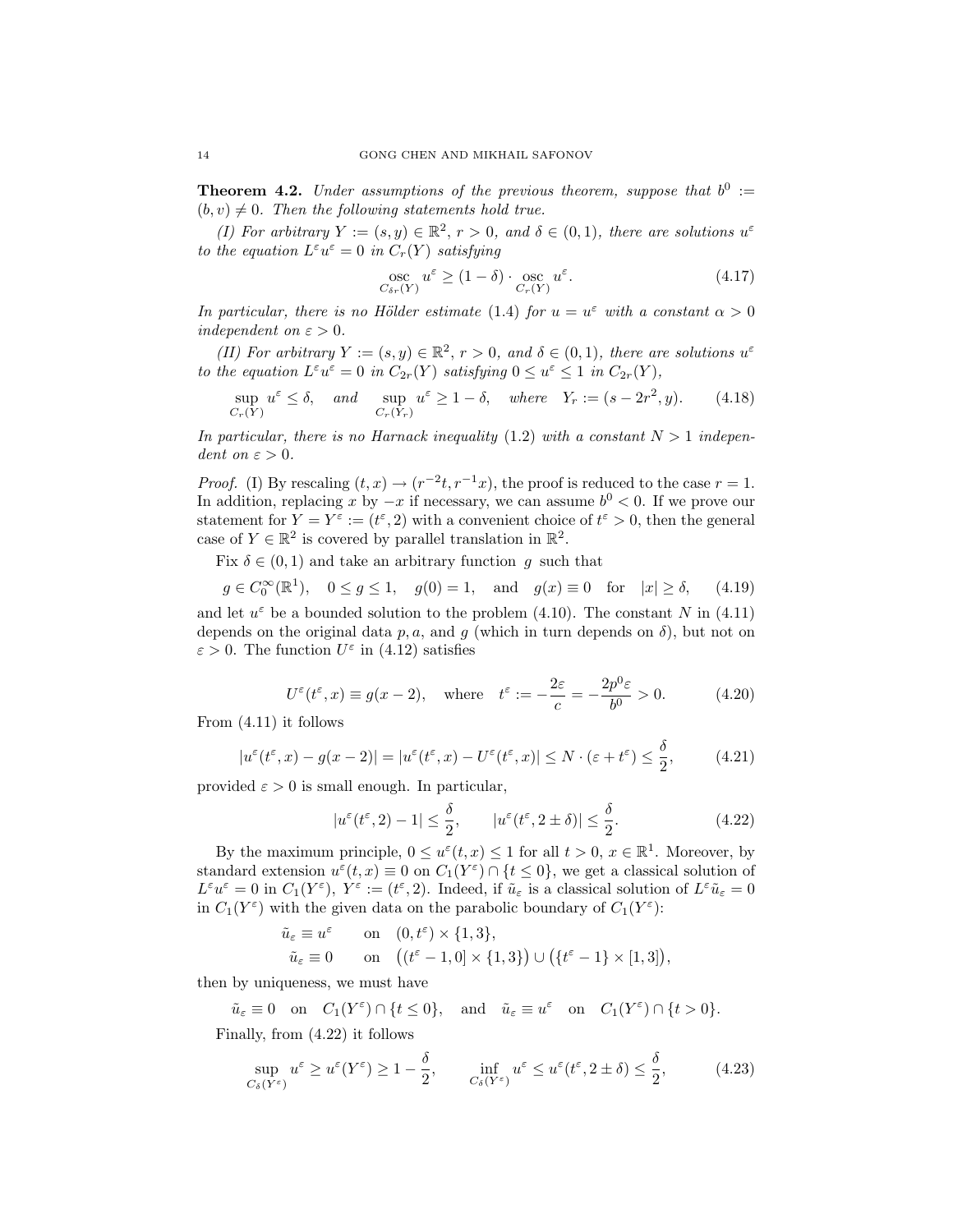and we get the property (4.17):

$$
\operatorname*{osc}_{C_{\delta}(Y^{\varepsilon})} u^{\varepsilon} \geq 1 - \delta \geq (1 - \delta) \cdot \operatorname*{osc}_{C_1(Y^{\varepsilon})} u^{\varepsilon},
$$

(II) Fix a constant  $\delta \in (0,1)$ . It suffices to find a particular combination of  $Y := (s, y), r > 0$ , and  $u^{\varepsilon}$  with  $\varepsilon > 0$ , which satisfies (4.18); then the case of general  $Y \in \mathbb{R}^2$  and  $r > 0$  follows by translation and rescaling argument as in the proof of the previous part (I).

Using the previous construction, fix a function g in (4.19) and  $u^{\varepsilon}$  satisfying (4.10), where  $\varepsilon > 0$  is small enough to guarantee the estimate (4.21). Then choose  $r > 0$  from the equality  $t^{\varepsilon} = 2r^2$ , and set  $s := 2t^{\varepsilon} = 4r^2$ ,  $Y := (s, 2)$ . Obviously, we can assume that both  $\delta$  and r belong to  $(0, 1/2)$ . By the choice of  $t^{\epsilon}$  in  $(4.20)$ , we have  $c\varepsilon^{-1}r^2 = -1$ . Hence

$$
c\varepsilon^{-1}t + x < -\frac{1}{2}
$$
 for every  $X := (t, x) \in C_r(Y) := (3r^2, 4r^2) \times (2 - r, 2 + r)$ ,

so that  $U^{\varepsilon} = 0$  on  $C_r(Y)$ , and by (4.11), (4.21),

$$
u^{\varepsilon}(t,x) = u^{\varepsilon}(t,x) - U^{\varepsilon}(t,x) \le N \cdot (\varepsilon + t) \le N \cdot (\varepsilon + 2t^{\varepsilon}) \le \delta \quad \text{on} \quad C_r(Y),
$$

i.e. we get the first estimate in (4.18). The second estimate is contained in (4.23), because  $Y_r := (s - 2r^2, 2) = (t^{\varepsilon}, 2) = Y^{\varepsilon}$ :

$$
\sup_{C_r(Y_r)} u^{\varepsilon} \ge u^{\varepsilon}(Y_r) = u^{\varepsilon}(Y^{\varepsilon}) \ge 1 - \frac{\delta}{2} > 1 - \delta.
$$

Theorem is proved.  $\Box$ 

#### **REFERENCES**

- [BJS] L. Bers, F. John, and M. Schecter, Partial differential equatins, Interscience Publishers, New York–London–Sydney, 1964.
- [BLP] A. Bensoussan, J. L. Lions, and G. Papanicolaou, Asymptotic Analysis for Periodic Structures, North-Holland Publishing Co., Amsterdam–New York–Oxford, 1978.
- [DG] E. De Giorgi, Sulla differenziabilità e l'analiticità delle estremali degli integrali multipli regolari, Mem. Accad. Sci. Torino Cl. Sci. Fis. Mat. Natur. (3) 3 (1957), 25–43.
- [F] M. I. Freidlin, Dirichlet's problem for an equation with periodic coefficients depending on a small parameter, Theory of probability and its application, Vol 9, (1964), 121–125.
- [Fr] A. Friedman, Partial Differential Equations of Parabolic Type, Prentice Hall, 1964.
- [FS] E. Ferretti and M. V. Safonov, Growth theorems and Harnack inequality for second order parabolic equations, Harmonic analysis and boundary value problems (Fayetteville, ARA, 2000), 87–112, Contemp. Math., 277, Amer. Math. Soc., Providence, RI, 2001.
- [GT] D. Gilbarg and N. S. Trudinger, Elliptic Partial Differential Equations of Second Order, New-York: Springer-Verlag, 1983.
- [K] N. V. Krylov, Nonlinear Elliptic and Parabolic Equations of Second Order, Nauka, Moscow, 1985 in Russian; English translation: Reidel, Dordrecht, 1987.
- [KS] N. V. Krylov and M. V. Safonov, A certain property of solutions of parabolic equations with measurable coefficients, Izvestia Akad. Nauk SSSR, ser. Matem. 44, no. 1 (1980), 161–175 in Russian; English translation in Math. USSR Izvestija, 16, no. 1 (1981), 151–164.
- [La] E. M. Landis, Second Order Equations of Elliptic and Parabolic Type, "Nauka", Moscow, 1971 in Russian; English transl.: Amer. Math. Soc., Providence, RI, 1997.
- [Li] G. M. Lieberman, Second Order Parabolic Differential Equations, World Scientific, 1996.